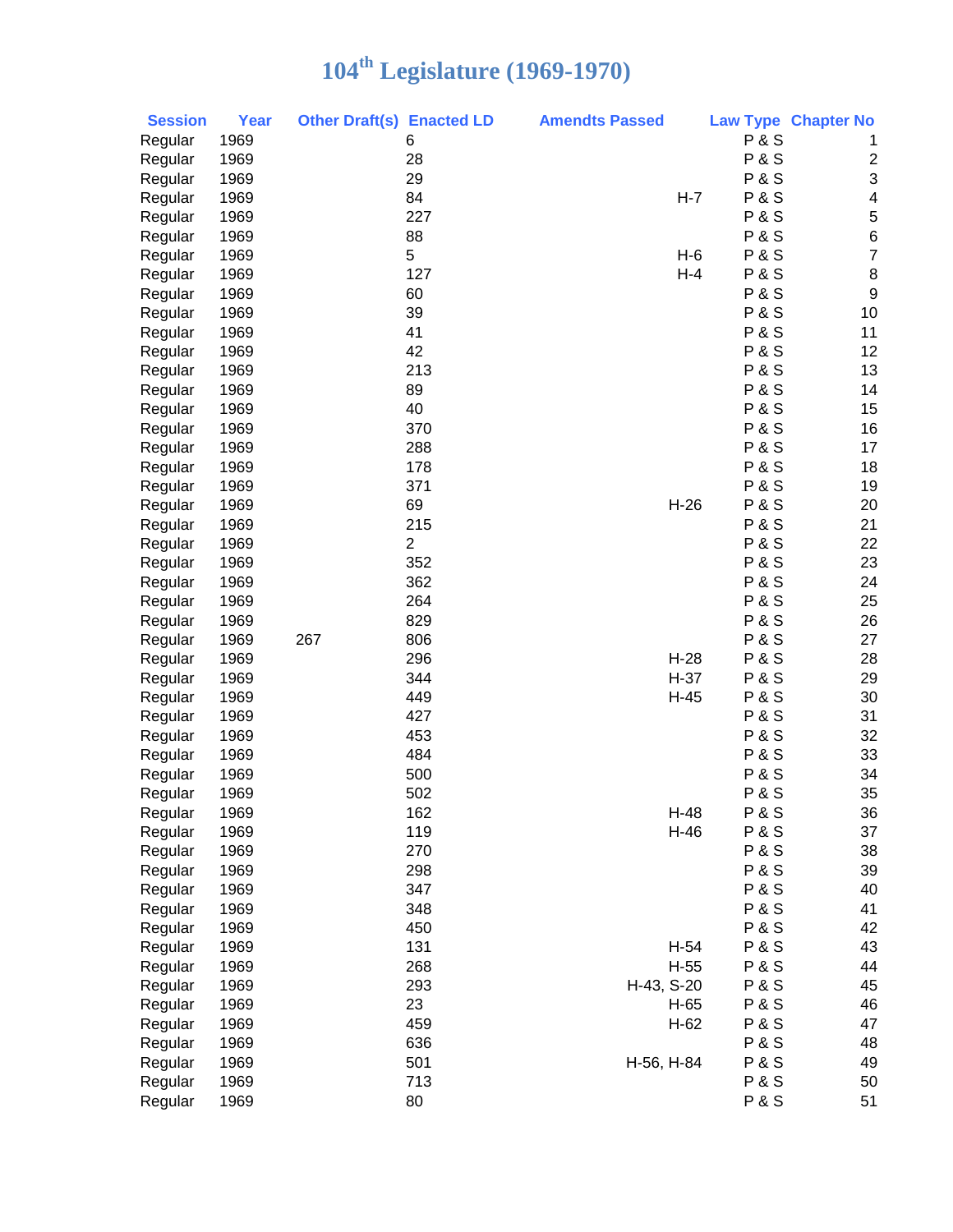| Regular | 1969 |      | 573  |              | <b>P&amp;S</b> | 52  |
|---------|------|------|------|--------------|----------------|-----|
| Regular | 1969 |      | 630  |              | <b>P&amp;S</b> | 53  |
| Regular | 1969 |      | 631  |              | <b>P&amp;S</b> | 54  |
| Regular | 1969 |      | 686  |              | <b>P&amp;S</b> | 55  |
| Regular | 1969 |      | 753  |              | <b>P&amp;S</b> | 56  |
| Regular | 1969 |      | 638  |              | <b>P&amp;S</b> | 57  |
| Regular | 1969 |      | 912  |              | <b>P&amp;S</b> | 58  |
| Regular | 1969 |      | 830  | $H-92$       | <b>P&amp;S</b> | 59  |
| Regular | 1969 |      | 911  | $S-29$       | <b>P&amp;S</b> | 60  |
| Regular | 1969 |      | 881  |              | <b>P&amp;S</b> | 61  |
| Regular | 1969 | 563  | 1251 |              | <b>P&amp;S</b> | 62  |
| Regular | 1969 |      | 749  | H-105        | <b>P&amp;S</b> | 63  |
| Regular | 1969 |      | 797  |              | <b>P&amp;S</b> | 64  |
| Regular | 1969 |      | 826  | H-108        | <b>P&amp;S</b> | 65  |
| Regular | 1969 |      | 864  | $S-41$       | <b>P&amp;S</b> | 66  |
| Regular | 1969 |      | 934  | H-110        | <b>P&amp;S</b> | 67  |
| Regular | 1969 |      | 562  |              | <b>P&amp;S</b> | 68  |
| Regular | 1969 |      | 759  | H-112        | <b>P&amp;S</b> | 69  |
| Regular | 1969 | 696  | 1383 |              | <b>P&amp;S</b> | 70  |
| Regular | 1969 |      | 855  | H-107        | <b>P&amp;S</b> | 71  |
| Regular | 1969 |      | 1113 | H-127        | <b>P&amp;S</b> | 72  |
| Regular | 1969 |      | 85   | H-122, H-137 | <b>P&amp;S</b> | 73  |
| Regular | 1969 |      | 103  |              | <b>P&amp;S</b> | 74  |
| Regular | 1969 |      | 757  |              | <b>P&amp;S</b> | 75  |
| Regular | 1969 |      | 1147 |              | <b>P&amp;S</b> | 76  |
| Regular | 1969 |      | 1000 |              | <b>P&amp;S</b> | 77  |
| Regular | 1969 |      | 673  | S-52, S-62   | <b>P&amp;S</b> | 78  |
| Regular | 1969 |      | 1185 |              | <b>P&amp;S</b> | 79  |
| Regular | 1969 |      | 248  | $S-51$       | <b>P&amp;S</b> | 80  |
| Regular | 1969 |      | 675  |              | <b>P&amp;S</b> | 81  |
| Regular | 1969 |      | 1203 |              | <b>P&amp;S</b> | 82  |
| Regular | 1969 |      | 1238 |              | <b>P&amp;S</b> | 83  |
| Regular | 1969 |      | 1137 |              | <b>P&amp;S</b> | 84  |
| Regular | 1969 | 897  | 1435 |              | <b>P&amp;S</b> | 85  |
| Regular | 1969 |      | 1189 |              | <b>P&amp;S</b> | 86  |
| Regular | 1969 |      | 1225 | $S-73$       | <b>P&amp;S</b> | 87  |
| Regular | 1969 |      | 1412 | H-192        | <b>P&amp;S</b> | 88  |
| Regular | 1969 |      | 1419 |              | <b>P&amp;S</b> | 89  |
| Regular | 1969 |      | 1392 |              | <b>P&amp;S</b> | 90  |
| Regular | 1969 |      | 1109 |              | <b>P&amp;S</b> | 91  |
| Regular | 1969 |      | 706  | H-209        | <b>P&amp;S</b> | 92  |
| Regular | 1969 |      | 1036 | H-204        | <b>P&amp;S</b> | 93  |
| Regular | 1969 |      | 1373 | H-171, S-91  | <b>P&amp;S</b> | 94  |
| Regular | 1969 |      | 919  | $H-210$      | <b>P&amp;S</b> | 95  |
| Regular | 1969 |      | 1413 |              | <b>P&amp;S</b> | 96  |
| Regular | 1969 | 1093 | 1462 |              | <b>P&amp;S</b> | 97  |
| Regular | 1969 |      | 1389 |              | <b>P&amp;S</b> | 98  |
| Regular | 1969 |      | 382  | S-86         | <b>P&amp;S</b> | 99  |
| Regular | 1969 |      | 1202 |              | <b>P&amp;S</b> | 100 |
| Regular | 1969 |      | 1299 |              | <b>P&amp;S</b> | 101 |
| Regular | 1969 |      | 1272 |              | <b>P&amp;S</b> | 102 |
| Regular | 1969 |      | 842  | H-230        | <b>P&amp;S</b> | 103 |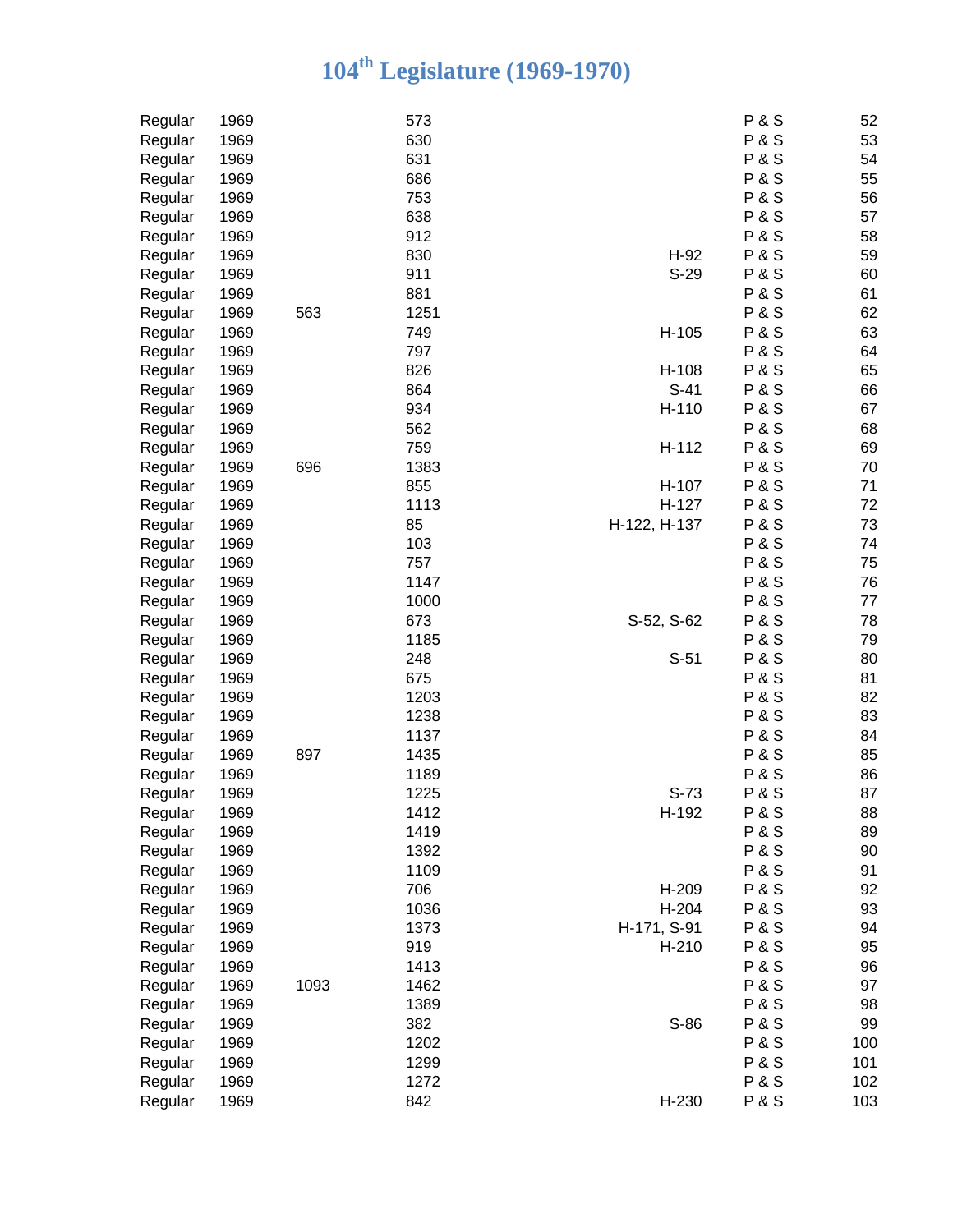| Regular | 1969 |           | 799  | H-248                                 | <b>P&amp;S</b> | 104 |
|---------|------|-----------|------|---------------------------------------|----------------|-----|
| Regular | 1969 |           | 1410 | H-240                                 | <b>P&amp;S</b> | 105 |
| Regular | 1969 |           | 1426 |                                       | <b>P&amp;S</b> | 106 |
| Regular | 1969 |           | 1086 | $S-35$                                | <b>P&amp;S</b> | 107 |
| Regular | 1969 |           | 209  | $H-261$                               | <b>P&amp;S</b> | 108 |
| Regular | 1969 |           | 1240 | H-258                                 | <b>P&amp;S</b> | 109 |
| Regular | 1969 |           | 1241 | H-259                                 | <b>P&amp;S</b> | 110 |
| Regular | 1969 |           | 1242 | H-260                                 | <b>P&amp;S</b> | 111 |
| Regular | 1969 |           | 910  | S-112                                 | <b>P&amp;S</b> | 112 |
| Regular | 1969 |           | 1168 | H-239                                 | <b>P&amp;S</b> | 113 |
| Regular | 1969 |           | 235  | $S-18$                                | <b>P&amp;S</b> | 114 |
| Regular | 1969 |           | 660  |                                       | <b>P&amp;S</b> | 115 |
| Regular | 1969 |           | 259  | H-270                                 | <b>P&amp;S</b> | 116 |
| Regular | 1969 |           | 1460 | H-280                                 | <b>P&amp;S</b> | 117 |
| Regular | 1969 |           | 798  | H-238                                 | <b>P&amp;S</b> | 118 |
| Regular | 1969 |           | 1279 | H-308                                 | <b>P&amp;S</b> | 119 |
| Regular | 1969 | 904       | 1475 | H-277                                 | <b>P&amp;S</b> | 120 |
| Regular | 1969 | 225       | 1232 | H-172                                 | <b>P&amp;S</b> | 121 |
| Regular | 1969 |           | 471  |                                       | <b>P&amp;S</b> | 122 |
|         | 1969 |           | 786  | H-303                                 | <b>P&amp;S</b> | 123 |
| Regular | 1969 |           | 680  |                                       | <b>P&amp;S</b> | 124 |
| Regular |      |           | 1070 |                                       | <b>P&amp;S</b> |     |
| Regular | 1969 |           |      | H-309                                 | <b>P&amp;S</b> | 125 |
| Regular | 1969 |           | 1490 |                                       |                | 126 |
| Regular | 1969 |           | 1521 |                                       | <b>P&amp;S</b> | 127 |
| Regular | 1969 |           | 1431 |                                       | <b>P&amp;S</b> | 128 |
| Regular | 1969 |           | 1481 |                                       | <b>P&amp;S</b> | 129 |
| Regular | 1969 | 825       | 1522 |                                       | <b>P&amp;S</b> | 130 |
| Regular | 1969 |           | 1387 | H-344                                 | <b>P&amp;S</b> | 131 |
| Regular | 1969 |           | 1491 |                                       | <b>P&amp;S</b> | 132 |
| Regular | 1969 |           | 514  |                                       | <b>P&amp;S</b> | 133 |
| Regular | 1969 | 1424      | 1538 |                                       | <b>P&amp;S</b> | 134 |
| Regular | 1969 |           | 1239 | H-363                                 | <b>P&amp;S</b> | 135 |
| Regular | 1969 |           | 1300 |                                       | <b>P&amp;S</b> | 136 |
| Regular | 1969 |           | 920  |                                       | <b>P&amp;S</b> | 137 |
| Regular | 1969 |           | 968  | H-412                                 | <b>P&amp;S</b> | 138 |
| Regular | 1969 |           | 895  | $H-4-7$                               | <b>P&amp;S</b> | 139 |
| Regular | 1969 |           | 1298 | $H-411$                               | <b>P&amp;S</b> | 140 |
| Regular | 1969 |           | 954  | H-408                                 | <b>P&amp;S</b> | 141 |
| Regular | 1969 |           | 1255 | $H-421$                               | <b>P&amp;S</b> | 142 |
| Regular | 1969 |           | 1557 | H-472                                 | <b>P&amp;S</b> | 143 |
| Regular | 1969 | 694       | 1532 |                                       | <b>P&amp;S</b> | 144 |
| Regular | 1969 |           | 1402 | H-465                                 | <b>P&amp;S</b> | 145 |
| Regular | 1969 |           | 1365 | H-446                                 | <b>P&amp;S</b> | 146 |
| Regular | 1969 | 377, 1478 | 1578 |                                       | <b>P&amp;S</b> | 147 |
| Regular | 1969 |           | 1457 | H-430                                 | <b>P&amp;S</b> | 148 |
| Regular | 1969 |           | 684  |                                       | <b>P&amp;S</b> | 149 |
| Regular | 1969 |           | 684  |                                       | <b>P&amp;S</b> | 150 |
| Regular | 1969 | 1254      | 1590 |                                       | <b>P&amp;S</b> | 151 |
| Regular | 1969 | 524       | 1576 | $S-271$                               | <b>P&amp;S</b> | 152 |
| Regular | 1969 |           | 1615 |                                       | <b>P&amp;S</b> | 153 |
| Regular | 1969 |           | 1608 | LD1613, H-598, H-599, H-<br>600, S333 | <b>P&amp;S</b> | 154 |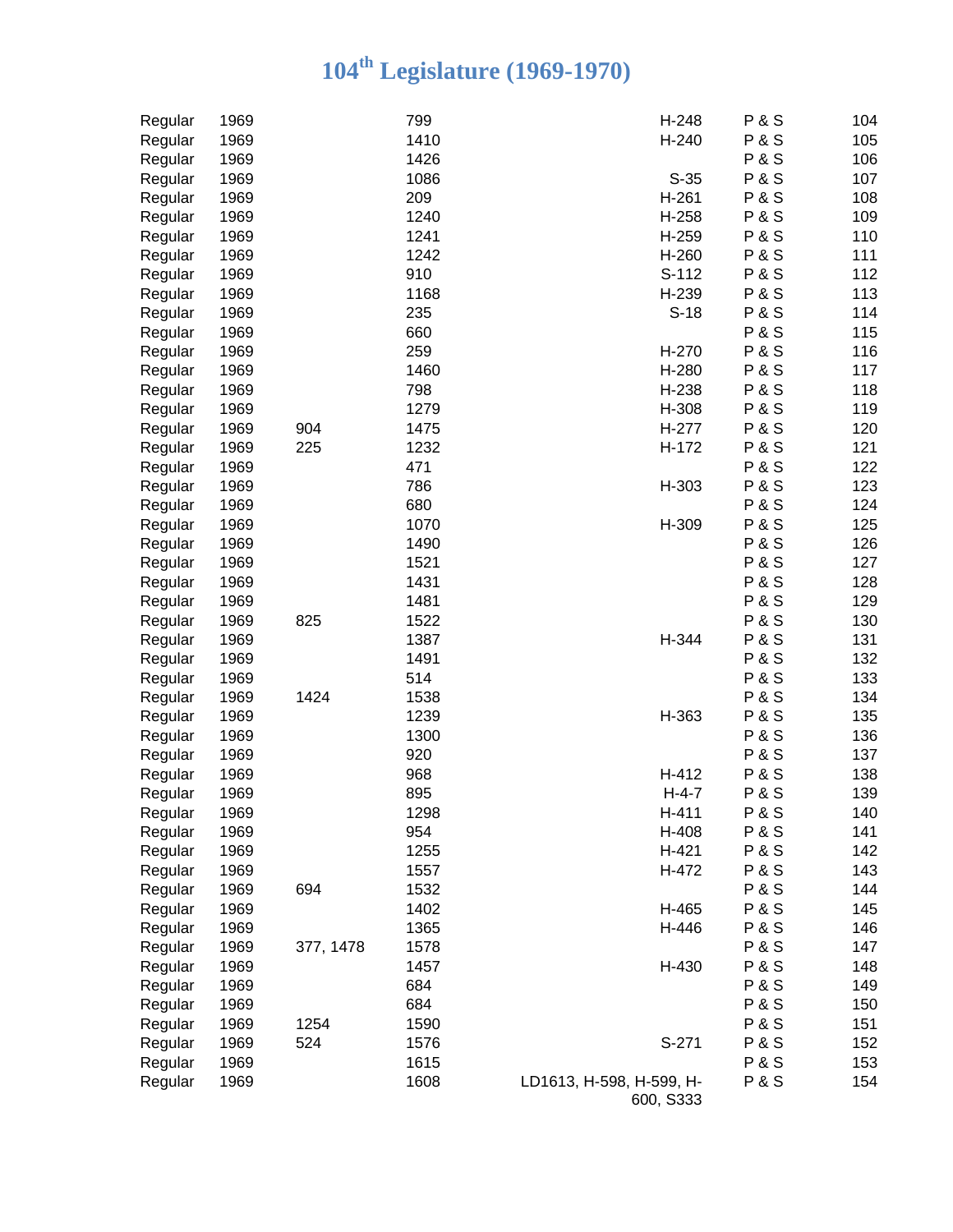| Regular | 1969 |            | 1311   | H-601          | <b>P&amp;S</b> | 155 |
|---------|------|------------|--------|----------------|----------------|-----|
| Regular | 1969 |            | 409    |                | <b>P&amp;S</b> | 156 |
| Regular | 1969 |            | 128    |                | <b>P&amp;S</b> | 157 |
| Regular | 1969 |            | 812    |                | <b>P&amp;S</b> | 158 |
| Regular | 1969 | 56         | 1253   |                | <b>P&amp;S</b> | 159 |
| Regular | 1969 |            | 875    |                | <b>P&amp;S</b> | 160 |
| Regular | 1969 |            | 286    | H-190          | <b>P&amp;S</b> | 161 |
| Regular | 1969 |            | 1027   |                | <b>P&amp;S</b> | 162 |
| Regular | 1969 |            | 929    |                | <b>P&amp;S</b> | 163 |
|         | 1969 |            | 406    | H-276, S-159   | <b>P&amp;S</b> | 164 |
| Regular |      |            | 1200   |                |                |     |
| Regular | 1969 |            |        |                | <b>P&amp;S</b> | 165 |
| Regular | 1969 |            | 718    | $H-321$        | <b>P&amp;S</b> | 166 |
| Regular | 1969 |            | 1175   |                | <b>P&amp;S</b> | 167 |
| Regular | 1969 |            | 1394   | H-331          | <b>P&amp;S</b> | 168 |
| Regular | 1969 |            | 1025   |                | <b>P&amp;S</b> | 169 |
| Regular | 1969 |            | 1227   | S-164          | <b>P&amp;S</b> | 170 |
| Regular | 1969 |            | 1467   |                | <b>P&amp;S</b> | 171 |
| Regular | 1969 |            | 399    | H-339          | <b>P&amp;S</b> | 172 |
| Regular | 1969 |            | 1284   | S-160, H-372   | <b>P&amp;S</b> | 173 |
| Regular | 1969 |            | 1511   |                | <b>P&amp;S</b> | 174 |
| Regular | 1969 |            | 1403   |                | <b>P&amp;S</b> | 175 |
| Regular | 1969 |            | 1221   | S-178          | <b>P&amp;S</b> | 176 |
| Regular | 1969 |            | 513    | H-317, H-379   | <b>P&amp;S</b> | 177 |
| Regular | 1969 |            | 1222   |                | <b>P&amp;S</b> | 178 |
| Regular | 1969 |            | 197    | H-397          | <b>P&amp;S</b> | 179 |
| Regular | 1969 |            | 1097   |                | <b>P&amp;S</b> | 180 |
| Regular | 1969 |            | 1209   | S-190, H-460   | <b>P&amp;S</b> | 181 |
|         | 1969 | 280        | 1554   |                | <b>P&amp;S</b> | 182 |
| Regular | 1969 |            | 404    | H-443          | <b>P&amp;S</b> | 183 |
| Regular |      |            |        |                |                |     |
| Regular | 1969 |            | 396    | H-429, H-480   | <b>P&amp;S</b> | 184 |
| Regular | 1969 |            | 1289   | S-227          | <b>P&amp;S</b> | 185 |
| Regular | 1969 | 977        | 1530   | H-553          | <b>P&amp;S</b> | 186 |
| Regular | 1969 | 287, 1580  | 1579   | S-313          | <b>P&amp;S</b> | 187 |
| Regular | 1969 | 389        | 1607   |                | <b>P&amp;S</b> | 188 |
| Regular | 1969 | 83         | 732    | S-328          | <b>P&amp;S</b> | 189 |
| Regular | 1969 |            | 383    | S-345          | <b>P&amp;S</b> | 190 |
| Regular | 1969 |            | 1141   | S-346          | <b>P&amp;S</b> | 191 |
| Regular | 1969 |            | 623    | $S-25$         | <b>P&amp;S</b> | 192 |
| Regular | 1969 |            | 1379   | $S-47$         | P&S            | 193 |
| Regular | 1969 |            | 398    | H-444          | <b>P&amp;S</b> | 194 |
| Regular | 1969 |            | 1614   | H-604, S-327   | <b>P&amp;S</b> | 195 |
| Regular | 1969 | 1114       | 1595   |                | <b>P&amp;S</b> | 196 |
| Regular | 1969 |            | HP1300 |                | <b>P&amp;S</b> | 197 |
| Special | 1970 | Not        | 1639   | Not researched | <b>P&amp;S</b> | 198 |
|         |      | researched |        |                |                |     |
| Special | 1970 | Not        | 1706   | Not researched | <b>P&amp;S</b> | 199 |
|         |      | researched |        |                |                |     |
| Special | 1970 | Not        | 1669   | Not researched | <b>P&amp;S</b> | 200 |
|         |      | researched |        |                |                |     |
| Special | 1970 | Not        | 1671   | Not researched | <b>P&amp;S</b> | 201 |
|         |      | researched |        |                |                |     |
| Special | 1970 | Not        | 1670   | Not researched | <b>P&amp;S</b> | 202 |
|         |      | researched |        |                |                |     |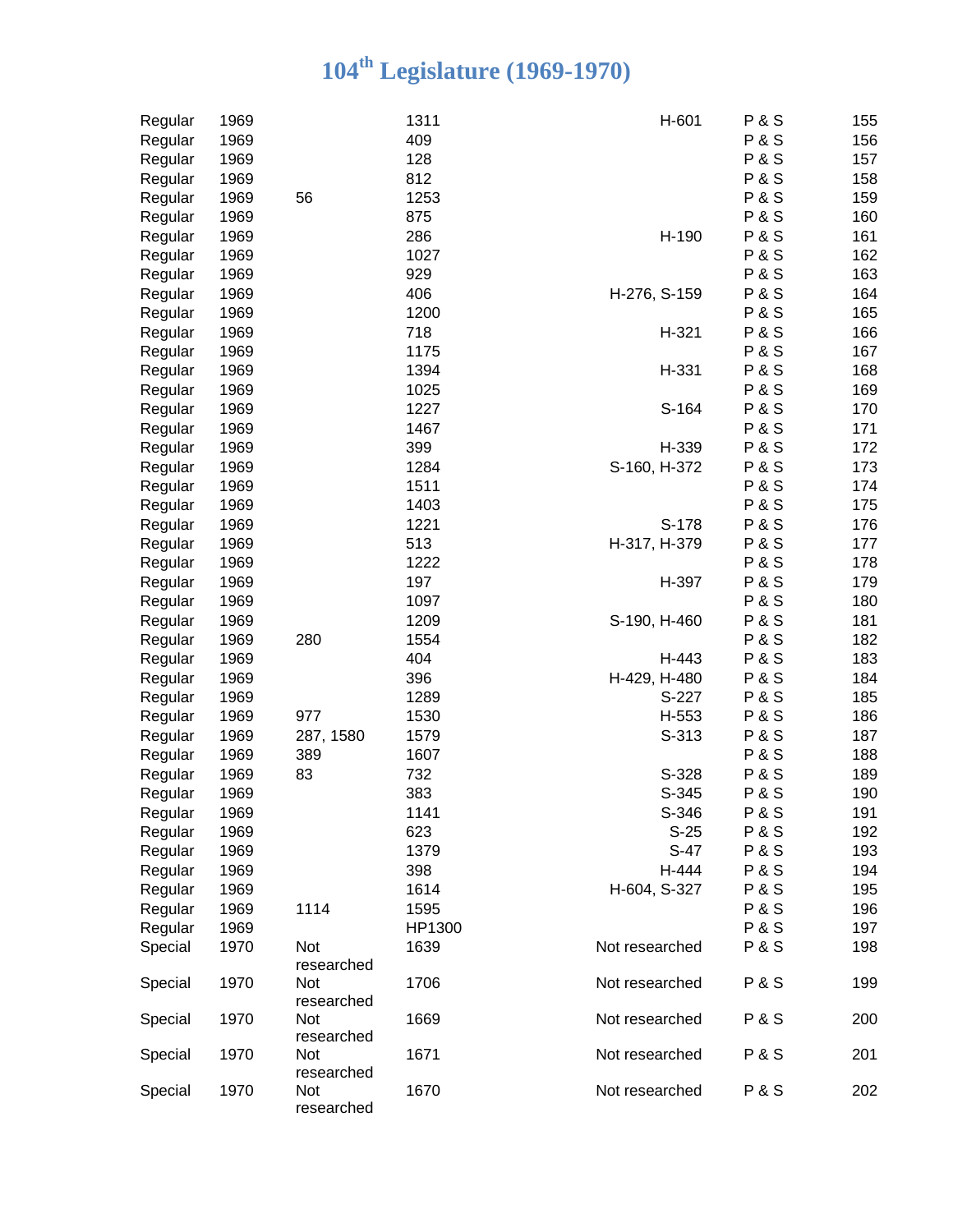| Special | 1970 | Not<br>researched | 1654 | Not researched | <b>P&amp;S</b> | 203 |
|---------|------|-------------------|------|----------------|----------------|-----|
| Special | 1970 | Not<br>researched | 1717 | Not researched | <b>P&amp;S</b> | 204 |
| Special | 1970 | Not<br>researched | 1672 | Not researched | <b>P&amp;S</b> | 205 |
| Special | 1970 | Not<br>researched | 1678 | Not researched | <b>P&amp;S</b> | 206 |
| Special | 1970 | Not<br>researched | 1691 | Not researched | <b>P&amp;S</b> | 207 |
| Special | 1970 | Not<br>researched | 1650 | Not researched | <b>P&amp;S</b> | 208 |
| Special | 1970 | Not<br>researched | 1683 | Not researched | <b>P&amp;S</b> | 209 |
| Special | 1970 | Not<br>researched | 1675 | Not researched | <b>P&amp;S</b> | 210 |
| Special | 1970 | Not<br>researched | 1673 | Not researched | <b>P&amp;S</b> | 211 |
| Special | 1970 | Not<br>researched | 1668 | Not researched | <b>P&amp;S</b> | 212 |
| Special | 1970 | Not<br>researched | 1771 | Not researched | <b>P&amp;S</b> | 213 |
| Special | 1970 | Not<br>researched | 1694 | Not researched | <b>P&amp;S</b> | 214 |
| Special | 1970 | Not<br>researched | 1656 | Not researched | <b>P&amp;S</b> | 215 |
| Special | 1970 | Not<br>researched | 1774 | Not researched | <b>P&amp;S</b> | 216 |
| Special | 1970 | Not<br>researched | 1797 | Not researched | <b>P&amp;S</b> | 217 |
| Special | 1970 | Not<br>researched | 1748 | Not researched | <b>P&amp;S</b> | 218 |
| Special | 1970 | Not<br>researched | 1772 | Not researched | <b>P&amp;S</b> | 219 |
| Special | 1970 | Not<br>researched | 1680 | Not researched | <b>P&amp;S</b> | 220 |
| Special | 1970 | Not<br>researched | 1676 | Not researched | <b>P&amp;S</b> | 221 |
| Special | 1970 | Not<br>researched | 1798 | Not researched | <b>P&amp;S</b> | 222 |
| Special | 1970 | Not<br>researched | 1700 | Not researched | <b>P&amp;S</b> | 223 |
| Special | 1970 | Not<br>researched | 1735 | Not researched | <b>P&amp;S</b> | 224 |
| Special | 1970 | Not<br>researched | 1674 | Not researched | <b>P&amp;S</b> | 225 |
| Special | 1970 | Not<br>researched | 1692 | Not researched | <b>P&amp;S</b> | 226 |
| Special | 1970 | Not<br>researched | 1696 | Not researched | <b>P&amp;S</b> | 227 |
| Special | 1970 | Not<br>researched | 1802 | Not researched | <b>P&amp;S</b> | 228 |
| Special | 1970 | Not<br>researched | 1720 | Not researched | <b>P&amp;S</b> | 229 |
| Special | 1970 | Not<br>researched | 1652 | Not researched | <b>P&amp;S</b> | 230 |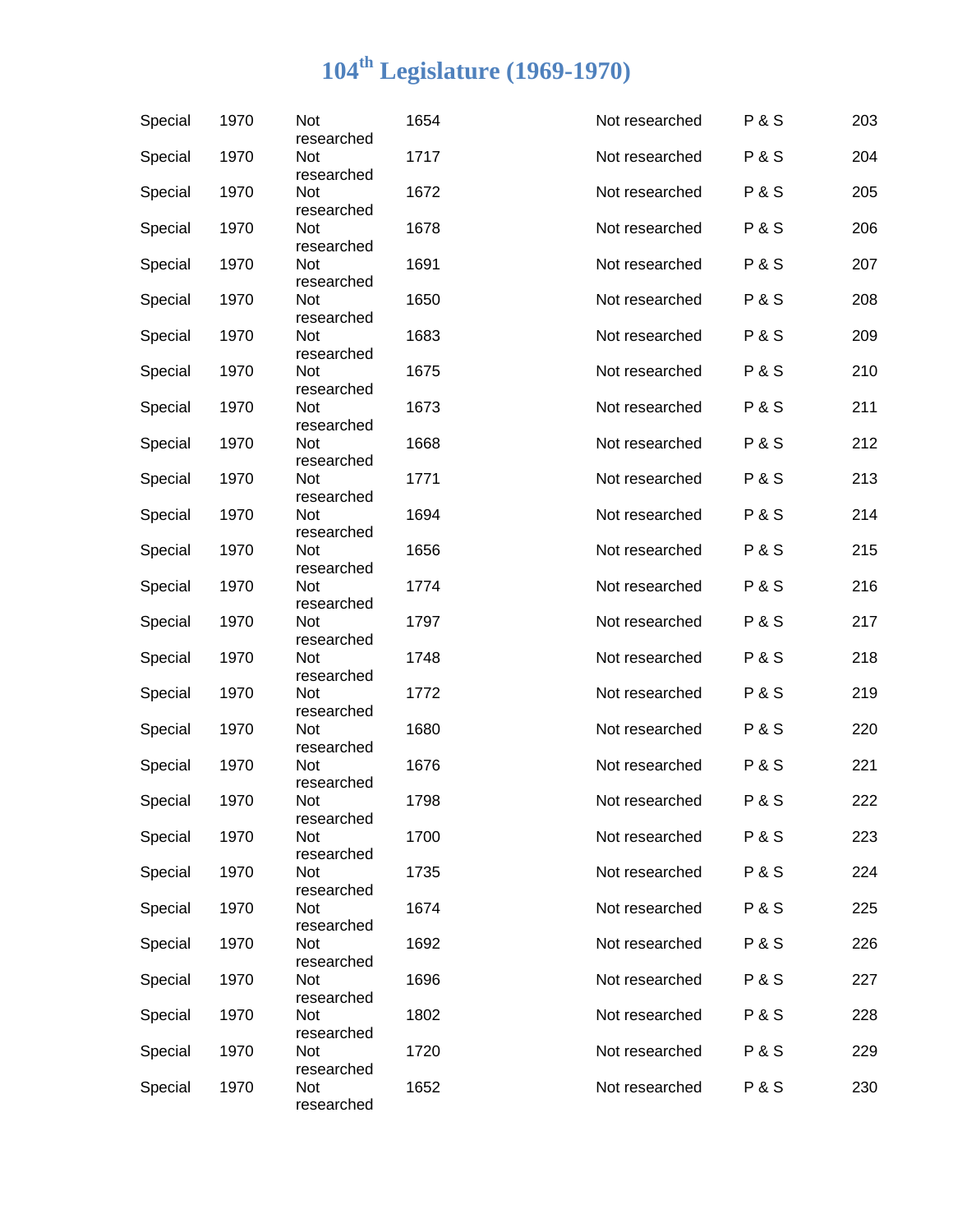| Special | 1970 | Not<br>researched               | 1740 | Not researched | <b>P&amp;S</b> | 231                     |
|---------|------|---------------------------------|------|----------------|----------------|-------------------------|
| Special | 1970 | Not<br>researched               | 1801 | Not researched | <b>P&amp;S</b> | 232                     |
| Special | 1970 | Not<br>researched               | 1745 | Not researched | <b>P&amp;S</b> | 233                     |
| Special | 1970 | Not<br>researched               | 1833 | Not researched | <b>P&amp;S</b> | 234                     |
| Special | 1970 | Not                             | 1826 | Not researched | <b>P&amp;S</b> | 235                     |
| Special | 1970 | researched<br>Not               | 1811 | Not researched | <b>P&amp;S</b> | 236                     |
| Special | 1970 | researched<br>Not               | 1827 | Not researched | <b>P&amp;S</b> | 237                     |
| Special | 1970 | researched<br>Not               | 1804 | Not researched | <b>P&amp;S</b> | 238                     |
| Special | 1970 | researched<br>Not               | 1836 | Not researched | <b>P&amp;S</b> | 239                     |
| Special | 1970 | researched<br>Not               | 1829 | Not researched | <b>P&amp;S</b> | 240                     |
| Special | 1970 | researched<br>Not               | 1704 | Not researched | <b>P&amp;S</b> | 241                     |
| Special | 1970 | researched<br>Not               | 1642 | Not researched | <b>P&amp;S</b> | 242                     |
| Special | 1970 | researched<br>Not               | 1758 | Not researched | <b>P&amp;S</b> | 243                     |
| Special | 1970 | researched<br>Not               | 1765 | Not researched | <b>P&amp;S</b> | 244                     |
| Special | 1970 | researched<br>Not               | 1737 | Not researched | <b>P&amp;S</b> | 245                     |
| Special | 1970 | researched<br>Not               | 1806 | Not researched | <b>P&amp;S</b> | 246                     |
| Special | 1970 | researched<br>Not               | 1778 | Not researched | <b>P&amp;S</b> | 247                     |
| Special | 1970 | researched<br>Not               | 1707 | Not researched | <b>P&amp;S</b> | 248                     |
| Special | 1970 | researched<br>Not               | 1714 | Not researched | <b>P&amp;S</b> | 249                     |
| Special | 1970 | researched<br>Not               | 1845 | Not researched | <b>P&amp;S</b> | 250                     |
| Special | 1970 | researched<br>Not               | 1842 | Not researched | <b>P&amp;S</b> | 251                     |
| Special | 1970 | researched<br>Not               | 1645 | Not researched | P&S            | 252                     |
| Special | 1970 | researched<br>Not               | 1648 | Not researched | P&S            | 253                     |
| Special | 1970 | researched<br>Not<br>researched | 1818 | Not researched | P&S            | 254                     |
| Regular | 1969 |                                 | 20   |                | <b>PUBLIC</b>  | 1                       |
| Regular | 1969 |                                 | 111  |                | <b>PUBLIC</b>  | $\overline{\mathbf{c}}$ |
|         |      |                                 |      |                |                |                         |
| Regular | 1969 |                                 | 112  |                | <b>PUBLIC</b>  | 3                       |
| Regular | 1969 |                                 | 114  |                | <b>PUBLIC</b>  | 4                       |
| Regular | 1969 |                                 | 115  | $H-5$          | <b>PUBLIC</b>  | 5                       |
| Regular | 1969 |                                 | 70   |                | <b>PUBLIC</b>  | 6                       |
| Regular | 1969 |                                 | 71   |                | <b>PUBLIC</b>  | $\overline{7}$          |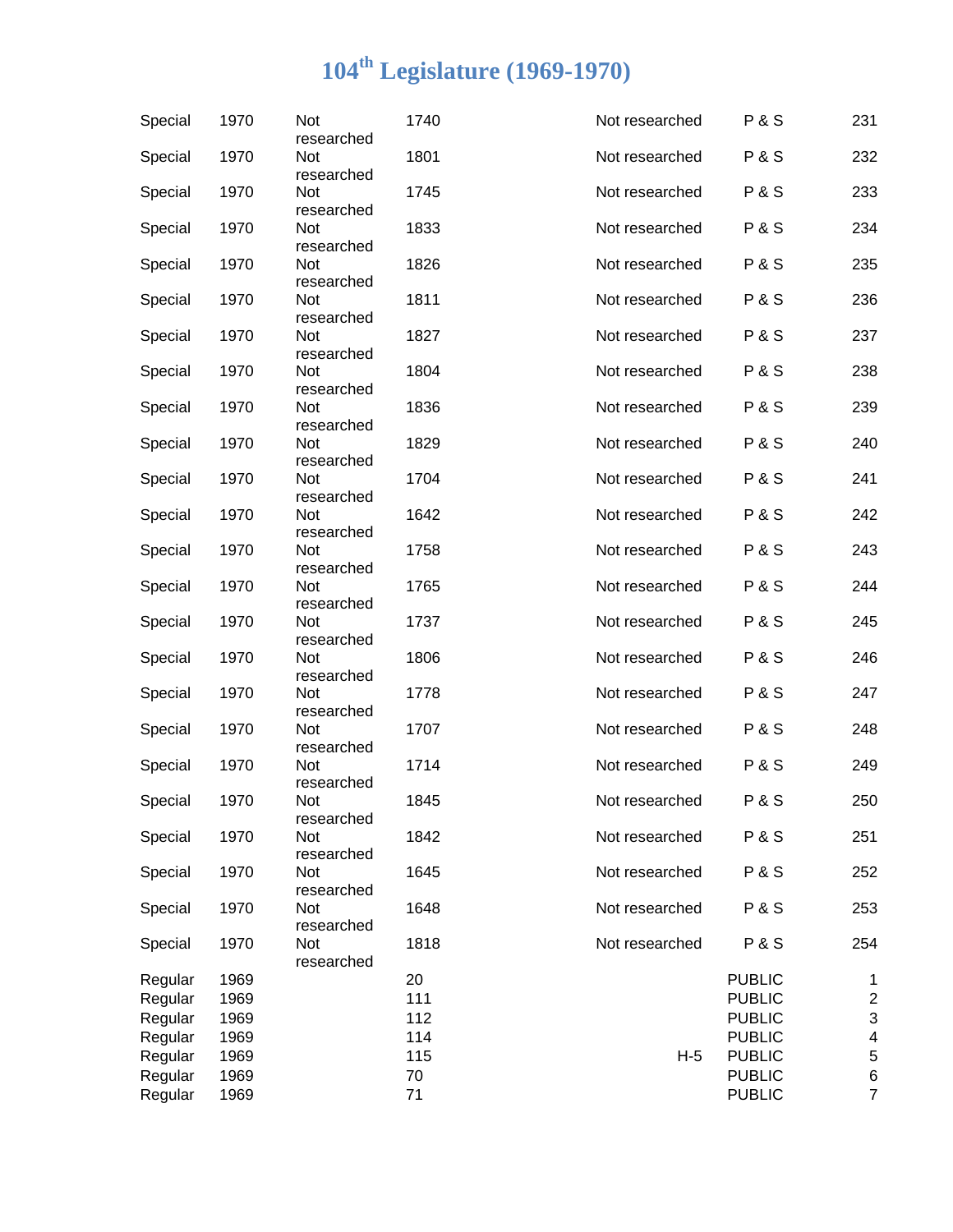| Regular | 1969 |                | 43  | $S-2$      | <b>PUBLIC</b> | 8                |
|---------|------|----------------|-----|------------|---------------|------------------|
| Regular | 1969 |                | 37  | $H-1, S-5$ | <b>PUBLIC</b> | $\boldsymbol{9}$ |
| Regular | 1969 | $\overline{7}$ | 241 |            | <b>PUBLIC</b> | 10               |
| Regular | 1969 |                | 51  |            | <b>PUBLIC</b> | 11               |
| Regular | 1969 |                | 170 |            | <b>PUBLIC</b> | 12               |
| Regular | 1969 |                | 152 |            | <b>PUBLIC</b> | 13               |
| Regular | 1969 |                | 109 |            | <b>PUBLIC</b> | 14               |
| Regular | 1969 |                | 143 |            | <b>PUBLIC</b> | 15               |
| Regular | 1969 |                | 211 |            | <b>PUBLIC</b> | 16               |
| Regular | 1969 |                | 149 |            | <b>PUBLIC</b> | 17               |
| Regular | 1969 |                | 150 |            | <b>PUBLIC</b> | 18               |
| Regular | 1969 |                | 124 | $S-4$      | <b>PUBLIC</b> | 19               |
| Regular | 1969 |                | 172 |            | <b>PUBLIC</b> | 20               |
| Regular | 1969 |                | 182 |            | <b>PUBLIC</b> | 21               |
| Regular | 1969 |                | 242 |            | <b>PUBLIC</b> | 22               |
| Regular | 1969 |                | 62  | $H-9$      | <b>PUBLIC</b> | 23               |
| Regular | 1969 |                | 142 | $H-10$     | <b>PUBLIC</b> | 24               |
| Regular | 1969 |                | 166 | $S-7$      | <b>PUBLIC</b> | 25               |
| Regular | 1969 |                | 284 |            | <b>PUBLIC</b> | 26               |
| Regular | 1969 |                | 275 |            | <b>PUBLIC</b> | 27               |
| Regular | 1969 |                | 101 |            | <b>PUBLIC</b> | 28               |
| Regular | 1969 |                | 136 | $H-12$     | <b>PUBLIC</b> | 29               |
| Regular | 1969 |                | 145 | $H-13$     | <b>PUBLIC</b> | 30               |
| Regular | 1969 |                | 176 | $H-30$     | <b>PUBLIC</b> | 31               |
| Regular | 1969 |                | 122 |            | <b>PUBLIC</b> | 32               |
| Regular | 1969 |                | 330 |            | <b>PUBLIC</b> | 33               |
| Regular | 1969 |                | 303 |            | <b>PUBLIC</b> | 34               |
| Regular | 1969 |                | 30  | H-17, H-18 | <b>PUBLIC</b> | 35               |
| Regular | 1969 |                | 137 |            | <b>PUBLIC</b> | 36               |
| Regular | 1969 |                | 180 |            | <b>PUBLIC</b> | 37               |
| Regular | 1969 |                | 273 |            | <b>PUBLIC</b> | 38               |
| Regular | 1969 |                | 289 |            | <b>PUBLIC</b> | 39               |
| Regular | 1969 | 369            | 707 |            | <b>PUBLIC</b> | 40               |
| Regular | 1969 |                | 54  | $H-23$     | <b>PUBLIC</b> | 41               |
| Regular | 1969 |                | 55  | $H-24$     | <b>PUBLIC</b> | 42               |
| Regular | 1969 |                | 198 | $H-25$     | <b>PUBLIC</b> | 43               |
| Regular | 1969 |                | 257 | $H-22$     | <b>PUBLIC</b> | 44               |
| Regular | 1969 |                | 167 | $H-32$     | <b>PUBLIC</b> | 45               |
| Regular | 1969 |                | 238 |            | <b>PUBLIC</b> | 46               |
| Regular | 1969 |                | 183 | $S-11$     | <b>PUBLIC</b> | 47               |
| Regular | 1969 |                | 355 | $H-19$     | <b>PUBLIC</b> | 48               |
| Regular | 1969 |                | 387 |            | <b>PUBLIC</b> | 49               |
| Regular | 1969 |                | 214 |            | <b>PUBLIC</b> | 50               |
| Regular | 1969 |                | 223 |            | <b>PUBLIC</b> | 51               |
| Regular | 1969 |                | 233 |            | <b>PUBLIC</b> | 52               |
| Regular | 1969 |                | 219 | $H-27$     | <b>PUBLIC</b> | 53               |
| Regular | 1969 |                | 388 |            | <b>PUBLIC</b> | 54               |
| Regular | 1969 |                | 392 |            | <b>PUBLIC</b> | 55               |
| Regular | 1969 |                | 421 |            | <b>PUBLIC</b> | 56               |
| Regular | 1969 |                | 425 |            | <b>PUBLIC</b> | 57               |
| Regular | 1969 |                | 181 | $H-36$     | <b>PUBLIC</b> | 58               |
| Regular | 1969 |                | 144 | $H-34$     | <b>PUBLIC</b> | 59               |
|         |      |                |     |            |               |                  |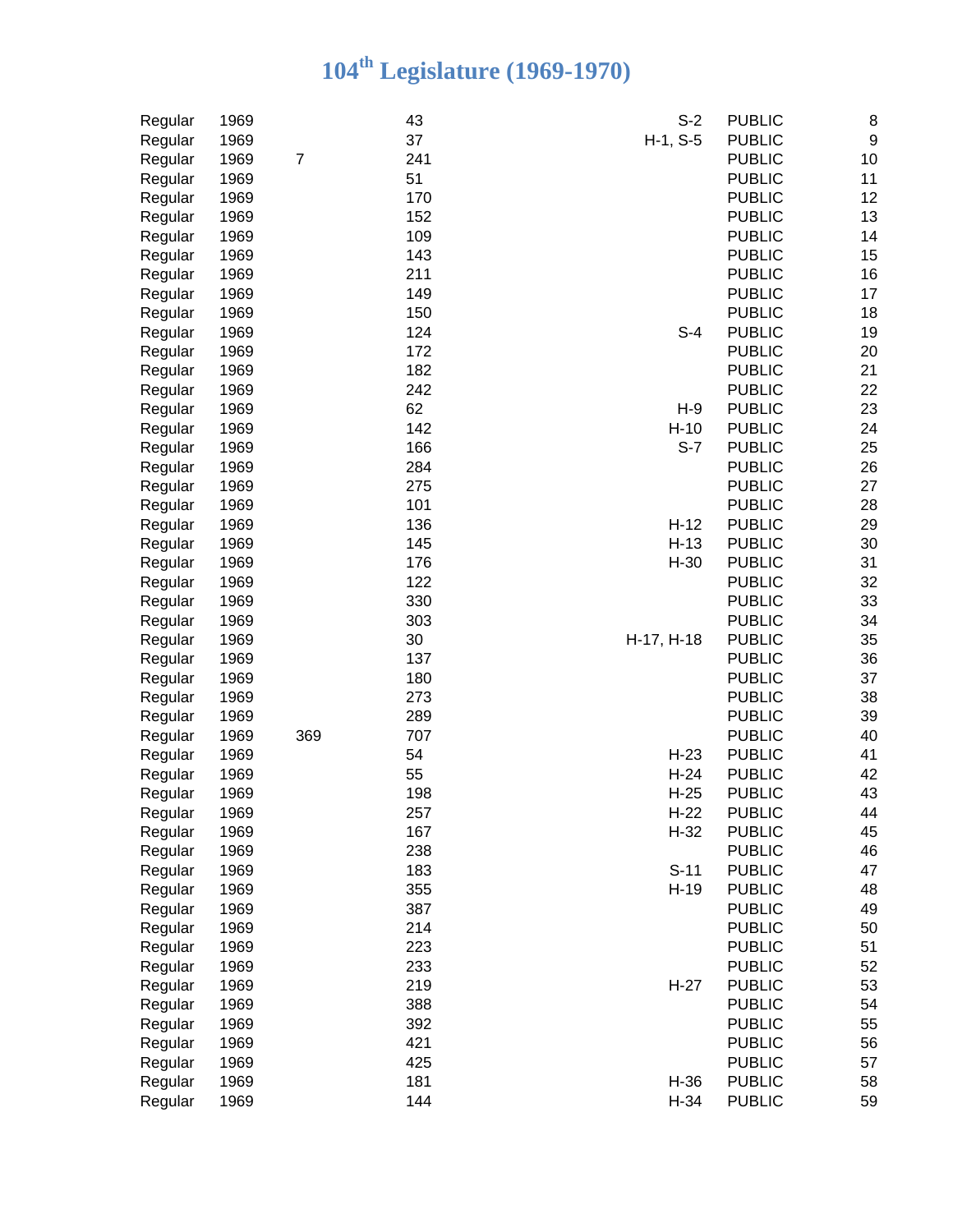| Regular | 1969 | 373               | <b>PUBLIC</b> | 60  |
|---------|------|-------------------|---------------|-----|
| Regular | 1969 | 359               | <b>PUBLIC</b> | 61  |
| Regular | 1969 | 358               | <b>PUBLIC</b> | 62  |
| Regular | 1969 | 831<br>$H-74$     | <b>PUBLIC</b> | 63  |
| Regular | 1969 | 292               | <b>PUBLIC</b> | 64  |
| Regular | 1969 | 266               | <b>PUBLIC</b> | 65  |
| Regular | 1969 | 308               | <b>PUBLIC</b> | 66  |
| Regular | 1969 | 186<br>$S-10$     | <b>PUBLIC</b> | 67  |
| Regular | 1969 | 247               | <b>PUBLIC</b> | 68  |
| Regular | 1969 | 380               | <b>PUBLIC</b> | 69  |
| Regular | 1969 | 553               | <b>PUBLIC</b> | 70  |
| Regular | 1969 | 603               | <b>PUBLIC</b> | 71  |
| Regular | 1969 | 604               | <b>PUBLIC</b> | 72  |
|         | 1969 | 271<br>$H-40$     | <b>PUBLIC</b> | 73  |
| Regular |      |                   |               |     |
| Regular | 1969 | 345<br>H-39       | <b>PUBLIC</b> | 74  |
| Regular | 1969 | 410<br>$H-49$     | <b>PUBLIC</b> | 75  |
| Regular | 1969 | 622<br>$S-13$     | <b>PUBLIC</b> | 76  |
| Regular | 1969 | 435               | <b>PUBLIC</b> | 77  |
| Regular | 1969 | 325               | <b>PUBLIC</b> | 78  |
| Regular | 1969 | 165<br>$S-6$      | <b>PUBLIC</b> | 79  |
| Regular | 1969 | 437               | <b>PUBLIC</b> | 80  |
| Regular | 1969 | 621               | <b>PUBLIC</b> | 81  |
| Regular | 1969 | 329               | <b>PUBLIC</b> | 82  |
| Regular | 1969 | 38<br>$H-50$      | <b>PUBLIC</b> | 83  |
| Regular | 1969 | 125<br>H-16, S-3, | <b>PUBLIC</b> | 84  |
| Regular | 1969 | 411               | <b>PUBLIC</b> | 85  |
| Regular | 1969 | 102<br>$H-42$     | <b>PUBLIC</b> | 86  |
| Regular | 1969 | 342               | <b>PUBLIC</b> | 87  |
| Regular | 1969 | 357               | <b>PUBLIC</b> | 88  |
| Regular | 1969 | 438               | <b>PUBLIC</b> | 89  |
| Regular | 1969 | 442               | <b>PUBLIC</b> | 90  |
| Regular | 1969 | 254<br>$H-52$     | <b>PUBLIC</b> | 91  |
| Regular | 1969 | 549               | <b>PUBLIC</b> | 92  |
| Regular | 1969 | 309               | <b>PUBLIC</b> | 93  |
| Regular | 1969 | 256<br>H-53, H-73 | <b>PUBLIC</b> | 94  |
| Regular | 1969 | 476<br>H-63, H-71 | <b>PUBLIC</b> | 95  |
| Regular | 1969 | 327<br>$S-15$     | <b>PUBLIC</b> | 96  |
| Regular | 1969 | 414               | <b>PUBLIC</b> | 97  |
| Regular | 1969 | 310               | <b>PUBLIC</b> | 98  |
| Regular | 1969 | 469               | <b>PUBLIC</b> | 99  |
| Regular | 1969 | 498               | <b>PUBLIC</b> | 100 |
| Regular | 1969 | 499               | <b>PUBLIC</b> | 101 |
| Regular | 1969 | 646               | <b>PUBLIC</b> | 102 |
| Regular | 1969 | 726               | <b>PUBLIC</b> | 103 |
| Regular | 1969 | 734               | <b>PUBLIC</b> | 104 |
| Regular | 1969 | 189               | <b>PUBLIC</b> | 105 |
| Regular | 1969 | 460<br>H-78       | <b>PUBLIC</b> | 106 |
| Regular | 1969 | 205               | <b>PUBLIC</b> | 107 |
| Regular | 1969 | 530               | <b>PUBLIC</b> | 108 |
| Regular | 1969 | 614<br>$S-21$     | <b>PUBLIC</b> | 109 |
| Regular | 1969 | 116               | <b>PUBLIC</b> | 110 |
| Regular | 1969 | 765               | <b>PUBLIC</b> | 111 |
|         |      |                   |               |     |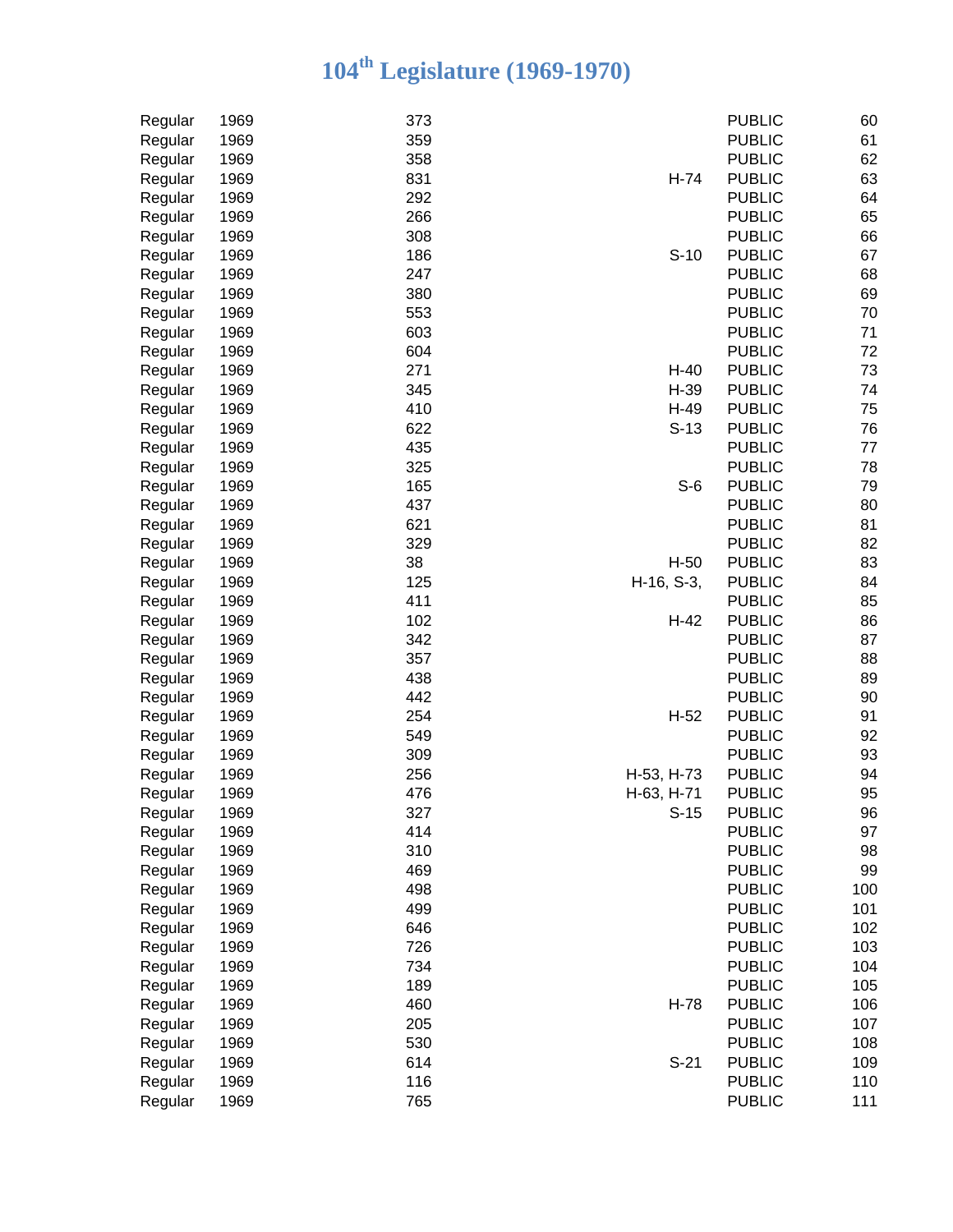| Regular | 1969 | 689 | 1126          |             | <b>PUBLIC</b> | 112 |
|---------|------|-----|---------------|-------------|---------------|-----|
| Regular | 1969 |     | 750           | $H-82$      | <b>PUBLIC</b> | 113 |
| Regular | 1969 | 354 | 989           | H-87        | <b>PUBLIC</b> | 114 |
| Regular | 1969 |     | 661           |             | <b>PUBLIC</b> | 115 |
| Regular | 1969 | 538 | 1127          |             | <b>PUBLIC</b> | 116 |
| Regular | 1969 |     | 148           |             | <b>PUBLIC</b> | 117 |
| Regular | 1969 |     | 805           |             | <b>PUBLIC</b> | 118 |
| Regular | 1969 |     | 818           |             | <b>PUBLIC</b> | 119 |
| Regular | 1969 |     | 828           |             | <b>PUBLIC</b> | 120 |
| Regular | 1969 |     | 857           |             | <b>PUBLIC</b> | 121 |
| Regular | 1969 |     | 444           | H-86        | <b>PUBLIC</b> | 122 |
| Regular | 1969 |     | 134           | H-44, H-90  | <b>PUBLIC</b> | 123 |
| Regular | 1969 |     | 429           |             | <b>PUBLIC</b> | 124 |
| Regular | 1969 |     | 579           |             | <b>PUBLIC</b> | 125 |
| Regular | 1969 |     | 585           | $S-27$      | <b>PUBLIC</b> | 126 |
| Regular | 1969 |     | 843           |             | <b>PUBLIC</b> | 127 |
| Regular | 1969 |     | 844           |             | <b>PUBLIC</b> | 128 |
| Regular | 1969 |     | 845           |             | <b>PUBLIC</b> | 129 |
| Regular | 1969 |     | 588           |             | <b>PUBLIC</b> | 130 |
| Regular | 1969 | 74  | 887           |             | <b>PUBLIC</b> | 131 |
| Regular | 1969 |     | <b>HP 201</b> |             | <b>PUBLIC</b> | 132 |
| Regular | 1969 |     | 495           |             | <b>PUBLIC</b> | 133 |
| Regular | 1969 |     | 607           |             | <b>PUBLIC</b> | 134 |
| Regular | 1969 |     | 853           |             | <b>PUBLIC</b> | 135 |
| Regular | 1969 |     | 889           | H-96        | <b>PUBLIC</b> | 136 |
| Regular | 1969 |     | 672           | $S-30$      | <b>PUBLIC</b> | 137 |
| Regular | 1969 |     | 301           | $H-51$      | <b>PUBLIC</b> | 138 |
| Regular | 1969 |     | 557           |             | <b>PUBLIC</b> | 139 |
| Regular | 1969 |     | 405           | $H-76$      | <b>PUBLIC</b> | 140 |
| Regular | 1969 |     | 730           |             | <b>PUBLIC</b> | 141 |
| Regular | 1969 |     | 531           | $S-34$      | <b>PUBLIC</b> | 142 |
| Regular | 1969 |     | 240           | $S-35$      | <b>PUBLIC</b> | 143 |
| Regular | 1969 |     | 46            | H-20, S-43  | <b>PUBLIC</b> | 144 |
| Regular | 1969 |     | 1013          |             | <b>PUBLIC</b> | 145 |
| Regular | 1969 |     | 608           | $S-36$      | <b>PUBLIC</b> | 146 |
| Regular | 1969 |     | 316           |             | <b>PUBLIC</b> | 147 |
| Regular | 1969 |     | 475           | H-93, H-114 | <b>PUBLIC</b> | 148 |
| Regular | 1969 |     | 426           | S-138       | <b>PUBLIC</b> | 149 |
| Regular | 1969 |     | 695           | H-91        | <b>PUBLIC</b> | 150 |
| Regular | 1969 |     | 601           |             | <b>PUBLIC</b> | 151 |
|         | 1969 | 958 | 1313          |             | <b>PUBLIC</b> | 152 |
| Regular | 1969 |     | 402           | H-103       | <b>PUBLIC</b> | 153 |
| Regular |      |     |               |             |               |     |
| Regular | 1969 |     | 866           | $S-37$      | <b>PUBLIC</b> | 154 |
| Regular | 1969 |     | 1188          |             | <b>PUBLIC</b> | 155 |
| Regular | 1969 |     | 1117          | H-113       | <b>PUBLIC</b> | 156 |
| Regular | 1969 |     | 728           |             | <b>PUBLIC</b> | 157 |
| Regular | 1969 |     | 745           |             | <b>PUBLIC</b> | 158 |
| Regular | 1969 |     | 1111          |             | <b>PUBLIC</b> | 159 |
| Regular | 1969 |     | 599           | H-119       | <b>PUBLIC</b> | 160 |
| Regular | 1969 |     | 611           |             | <b>PUBLIC</b> | 161 |
| Regular | 1969 |     | 756           |             | <b>PUBLIC</b> | 162 |
| Regular | 1969 | 969 | 1330          | $S-48$      | <b>PUBLIC</b> | 163 |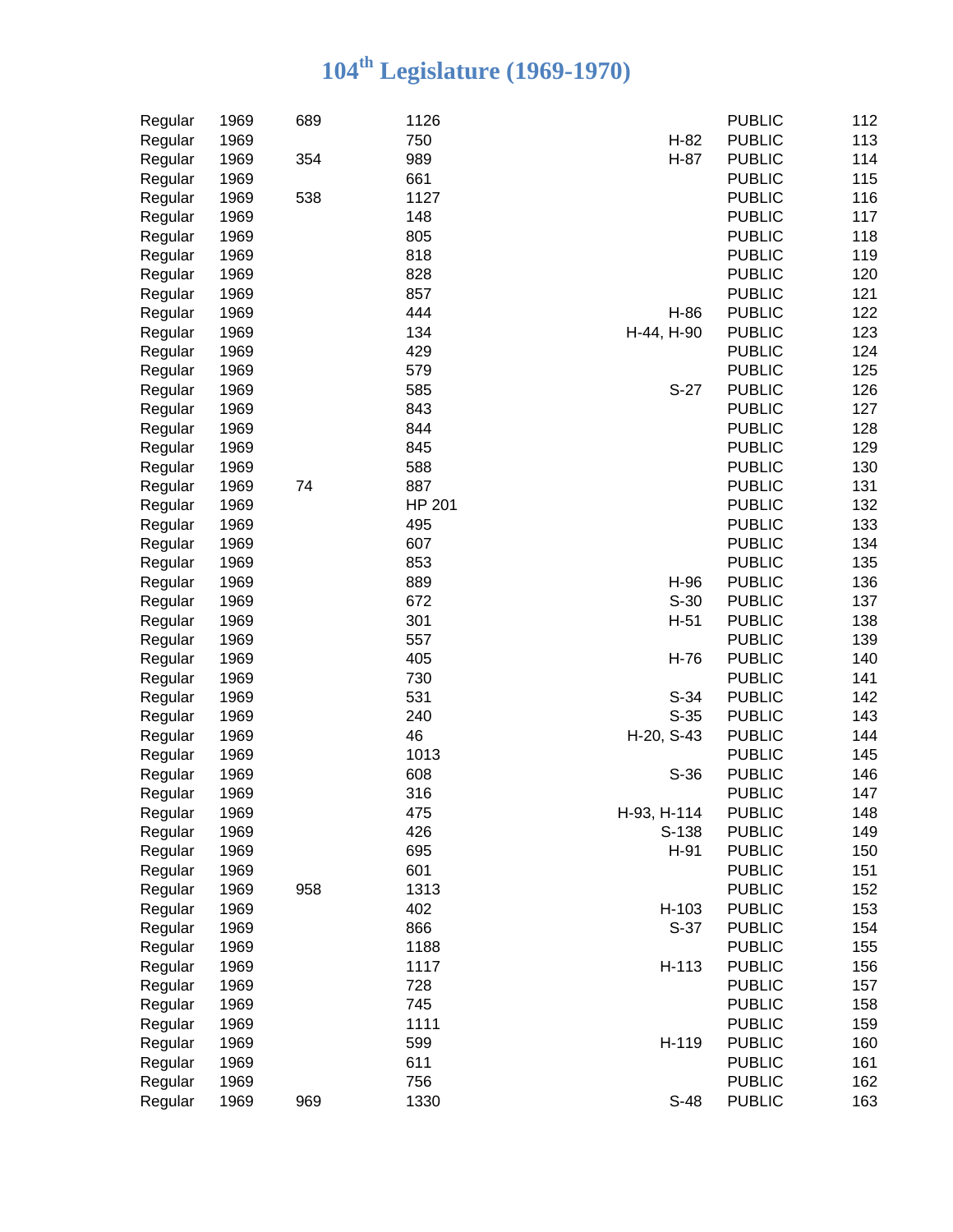| Regular | 1969 |      | 1059 | $H-121$    | <b>PUBLIC</b> | 164 |
|---------|------|------|------|------------|---------------|-----|
| Regular | 1969 |      | 900  | H-115      | <b>PUBLIC</b> | 165 |
| Regular | 1969 |      | 1167 | $H-125$    | <b>PUBLIC</b> | 166 |
| Regular | 1969 |      | 231  |            | <b>PUBLIC</b> | 167 |
| Regular | 1969 |      | 985  |            | <b>PUBLIC</b> | 168 |
| Regular | 1969 |      | 1150 |            | <b>PUBLIC</b> | 169 |
| Regular | 1969 |      | 820  | H-134      | <b>PUBLIC</b> | 170 |
| Regular | 1969 |      | 1057 |            | <b>PUBLIC</b> | 171 |
| Regular | 1969 |      | 938  |            | <b>PUBLIC</b> | 172 |
| Regular | 1969 |      | 1123 |            | <b>PUBLIC</b> | 173 |
| Regular | 1969 |      | 888  | H-139      | <b>PUBLIC</b> | 174 |
| Regular | 1969 |      | 1194 | H-141      | <b>PUBLIC</b> | 175 |
| Regular | 1969 |      | 746  | H-131      | <b>PUBLIC</b> | 176 |
| Regular | 1969 |      | 1252 | H-150      | <b>PUBLIC</b> | 177 |
| Regular | 1969 |      | 709  | $S-57$     | <b>PUBLIC</b> | 178 |
| Regular | 1969 |      | 1416 |            | <b>PUBLIC</b> | 179 |
| Regular | 1969 |      | 620  |            | <b>PUBLIC</b> | 180 |
| Regular | 1969 | 302  | 1341 | $S-60$     | <b>PUBLIC</b> | 181 |
| Regular | 1969 |      | 915  |            | <b>PUBLIC</b> | 182 |
| Regular | 1969 |      | 365  | $S-63$     | <b>PUBLIC</b> | 183 |
| Regular | 1969 |      | 893  |            | <b>PUBLIC</b> | 184 |
| Regular | 1969 |      | 1390 | H-148      | <b>PUBLIC</b> | 185 |
| Regular | 1969 |      | 669  | S-65       | <b>PUBLIC</b> | 186 |
| Regular | 1969 |      | 1007 |            | <b>PUBLIC</b> | 187 |
| Regular | 1969 |      | 932  |            | <b>PUBLIC</b> | 188 |
| Regular | 1969 |      | 1268 |            | <b>PUBLIC</b> | 189 |
| Regular | 1969 |      | 1118 | H-145      | <b>PUBLIC</b> | 190 |
| Regular | 1969 |      | 1197 |            | <b>PUBLIC</b> | 191 |
| Regular | 1969 | 520  | 1422 | H-158      | <b>PUBLIC</b> | 192 |
| Regular | 1969 |      | 1215 | S-68       | <b>PUBLIC</b> | 193 |
| Regular | 1969 |      | 1148 |            | <b>PUBLIC</b> | 194 |
| Regular | 1969 |      | 52   |            | <b>PUBLIC</b> | 195 |
| Regular | 1969 |      | 953  |            | <b>PUBLIC</b> | 196 |
| Regular | 1969 |      | 868  |            | <b>PUBLIC</b> | 197 |
| Regular | 1969 |      | 1053 | H-160      | <b>PUBLIC</b> | 198 |
| Regular | 1969 |      | 676  | H-109      | <b>PUBLIC</b> | 199 |
| Regular | 1969 |      | 705  |            | <b>PUBLIC</b> | 200 |
| Regular | 1969 |      | 717  |            | <b>PUBLIC</b> | 201 |
| Regular | 1969 |      | 1226 |            | <b>PUBLIC</b> | 202 |
| Regular | 1969 |      | 784  | H-142      | <b>PUBLIC</b> | 203 |
| Regular | 1969 | 1045 | 1433 |            | <b>PUBLIC</b> | 204 |
|         | 1969 | 199  | 1442 |            | <b>PUBLIC</b> | 205 |
| Regular | 1969 |      | 1249 |            | <b>PUBLIC</b> | 206 |
| Regular |      | 100  |      |            | <b>PUBLIC</b> | 207 |
| Regular | 1969 |      | 1438 |            |               |     |
| Regular | 1969 |      | 1296 |            | <b>PUBLIC</b> | 208 |
| Regular | 1969 |      | 1031 | S-58, S-81 | <b>PUBLIC</b> | 209 |
| Regular | 1969 |      | 716  | H-184      | <b>PUBLIC</b> | 210 |
| Regular | 1969 |      | 979  | H-187      | <b>PUBLIC</b> | 211 |
| Regular | 1969 |      | 1338 | H-189      | <b>PUBLIC</b> | 212 |
| Regular | 1969 |      | 512  |            | <b>PUBLIC</b> | 213 |
| Regular | 1969 |      | 674  |            | <b>PUBLIC</b> | 214 |
| Regular | 1969 |      | 883  | $S-75$     | <b>PUBLIC</b> | 215 |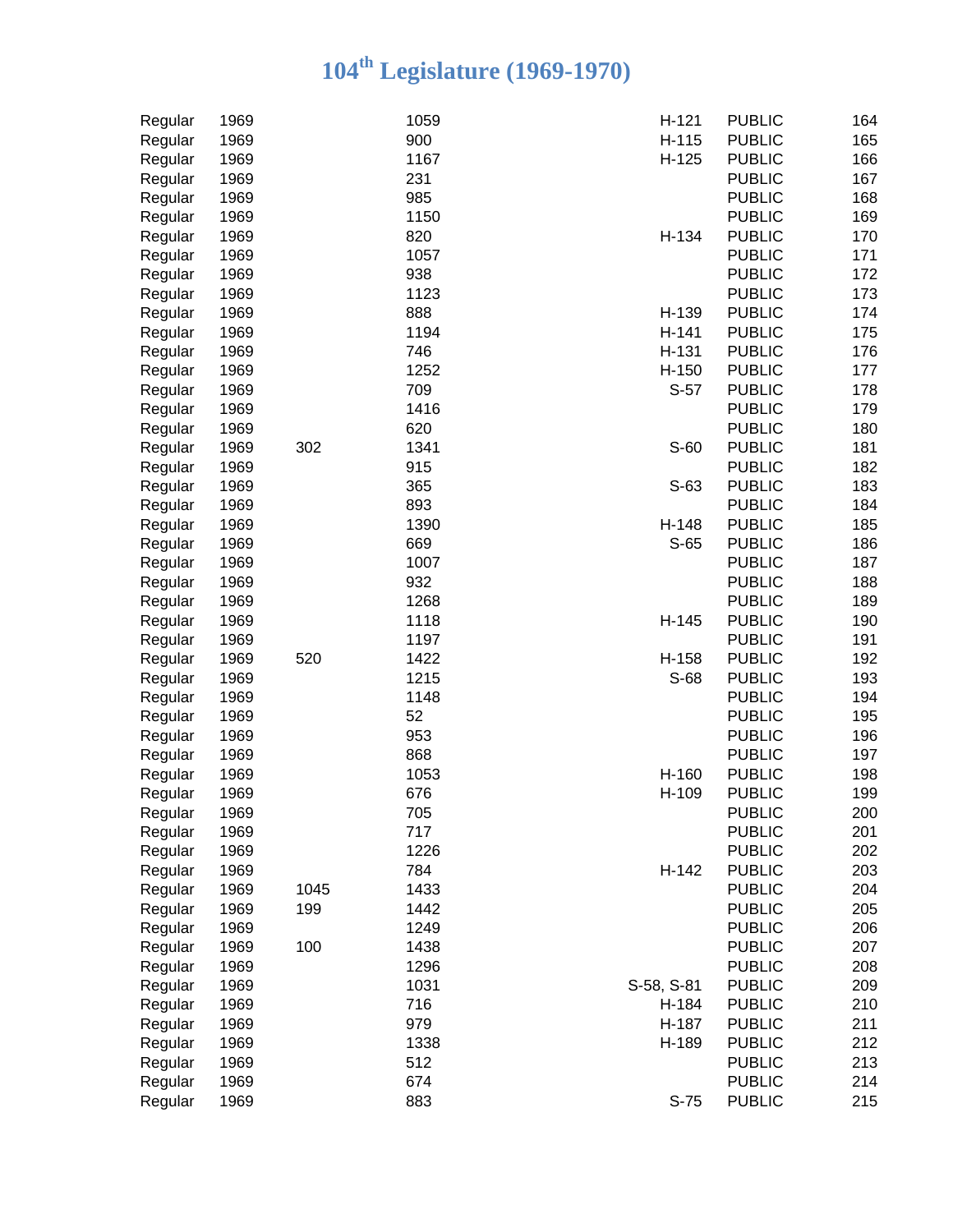| 504<br><b>PUBLIC</b><br>217<br>1969<br>H-165<br>589<br>218<br>1969<br>H-183<br><b>PUBLIC</b><br>Regular<br>838<br>H-157, H-169<br>219<br>1969<br><b>PUBLIC</b><br>Regular<br>220<br>1969<br>1008<br><b>PUBLIC</b><br>Regular<br>221<br>1969<br>1169<br><b>PUBLIC</b><br>Regular<br>$H-215$<br>822<br>222<br>1969<br>H-206<br><b>PUBLIC</b><br>Regular<br>1456<br>223<br>1969<br>1386<br><b>PUBLIC</b><br>Regular<br>1164<br>S-89, S-93<br>224<br>1969<br>1455<br><b>PUBLIC</b><br>Regular<br>225<br>1969<br>1171<br><b>PUBLIC</b><br>Regular<br>63<br>226<br>1969<br><b>PUBLIC</b><br>H-211<br>Regular<br>773<br>227<br>1969<br><b>PUBLIC</b><br>Regular<br>H-185, H-226<br>228<br>1969<br>494<br>1125<br><b>PUBLIC</b><br>Regular<br>229<br>1969<br>791<br>$S-83$<br><b>PUBLIC</b><br>Regular<br>1969<br>318<br><b>PUBLIC</b><br>230<br>Regular<br>305<br>1969<br><b>PUBLIC</b><br>231<br>Regular<br>H-222<br>408<br>1969<br><b>PUBLIC</b><br>232<br>Regular<br>H-219<br>655<br>1969<br><b>PUBLIC</b><br>233<br>Regular<br>H-221, H-232<br>551<br>234<br>1969<br>H-223<br><b>PUBLIC</b><br>Regular<br>814<br>1969<br>H-220<br><b>PUBLIC</b><br>235<br>Regular<br>1969<br>236<br>899<br>1436<br>H-196, S-88<br><b>PUBLIC</b><br>Regular<br>1969<br>237<br>1029<br>1452<br>$S-80$<br><b>PUBLIC</b><br>Regular<br>1969<br>462<br>238<br><b>PUBLIC</b><br>Regular<br>1969<br>1308<br>239<br><b>PUBLIC</b><br>Regular<br>1969<br>439<br>S-69<br><b>PUBLIC</b><br>240<br>Regular<br>1969<br>1444<br>241<br>139<br><b>PUBLIC</b><br>Regular<br>255<br>242<br>1969<br>H-228<br><b>PUBLIC</b><br>Regular<br>135<br>243<br>1969<br>H-176, S-101<br><b>PUBLIC</b><br>Regular<br>1969<br>244<br>659<br>1450<br><b>PUBLIC</b><br>Regular<br>1969<br>245<br>1131<br>1441<br>S-99<br><b>PUBLIC</b><br>Regular<br>246<br>1969<br>1120<br><b>PUBLIC</b><br>Regular<br>1304<br>247<br>1969<br>1465<br><b>PUBLIC</b><br>Regular<br>$S-87$<br>248<br>1969<br>430<br><b>PUBLIC</b><br>Regular<br>526<br>S-105<br>1969<br><b>PUBLIC</b><br>249<br>Regular<br>1969<br>698<br>1472<br><b>PUBLIC</b><br>250<br>Regular<br>19<br>1969<br>H-241<br><b>PUBLIC</b><br>251<br>Regular<br>1443<br>252<br>1969<br>417<br>S-92<br><b>PUBLIC</b><br>Regular<br>S-95<br><b>PUBLIC</b><br>253<br>1969<br>995<br>Regular<br>872<br>1969<br><b>PUBLIC</b><br>254<br>Regular<br>239<br>S-104<br><b>PUBLIC</b><br>255<br>1969<br>Regular<br>1969<br>869<br><b>PUBLIC</b><br>256<br>H-200<br>Regular<br>1969<br>861<br><b>PUBLIC</b><br>257<br>Regular<br>H-156, S-111<br>1969<br>525<br><b>PUBLIC</b><br>258<br>Regular<br>H-245<br>807<br><b>PUBLIC</b><br>259<br>1969<br>H-242<br>Regular<br>1969<br>740<br><b>PUBLIC</b><br>260<br>Regular<br>1969<br>741<br><b>PUBLIC</b><br>261<br>Regular<br>1969<br>1344<br><b>PUBLIC</b><br>262<br>$H-253$<br>Regular<br>250<br>S-97<br>263<br>1969<br><b>PUBLIC</b><br>Regular<br>1969<br>873<br>264<br>Regular<br>S-113<br><b>PUBLIC</b><br>1969<br>315<br>265<br>Regular<br>S-108<br><b>PUBLIC</b><br>249<br>1969<br>S-96<br><b>PUBLIC</b><br>266<br>Regular<br>1969<br>H-269<br><b>PUBLIC</b><br>874<br>1461<br>267 | Regular | 1969 | 983 | 1445 | <b>PUBLIC</b> | 216 |
|--------------------------------------------------------------------------------------------------------------------------------------------------------------------------------------------------------------------------------------------------------------------------------------------------------------------------------------------------------------------------------------------------------------------------------------------------------------------------------------------------------------------------------------------------------------------------------------------------------------------------------------------------------------------------------------------------------------------------------------------------------------------------------------------------------------------------------------------------------------------------------------------------------------------------------------------------------------------------------------------------------------------------------------------------------------------------------------------------------------------------------------------------------------------------------------------------------------------------------------------------------------------------------------------------------------------------------------------------------------------------------------------------------------------------------------------------------------------------------------------------------------------------------------------------------------------------------------------------------------------------------------------------------------------------------------------------------------------------------------------------------------------------------------------------------------------------------------------------------------------------------------------------------------------------------------------------------------------------------------------------------------------------------------------------------------------------------------------------------------------------------------------------------------------------------------------------------------------------------------------------------------------------------------------------------------------------------------------------------------------------------------------------------------------------------------------------------------------------------------------------------------------------------------------------------------------------------------------------------------------------------------------------------------------------------------------------------------------------------------------------------------------------------------------------------------------------------------------------------------------------------------------------------------------------------------------------------------------------------------------------------------------------------------------------------------------------------------------------------------------------|---------|------|-----|------|---------------|-----|
|                                                                                                                                                                                                                                                                                                                                                                                                                                                                                                                                                                                                                                                                                                                                                                                                                                                                                                                                                                                                                                                                                                                                                                                                                                                                                                                                                                                                                                                                                                                                                                                                                                                                                                                                                                                                                                                                                                                                                                                                                                                                                                                                                                                                                                                                                                                                                                                                                                                                                                                                                                                                                                                                                                                                                                                                                                                                                                                                                                                                                                                                                                                          | Regular |      |     |      |               |     |
|                                                                                                                                                                                                                                                                                                                                                                                                                                                                                                                                                                                                                                                                                                                                                                                                                                                                                                                                                                                                                                                                                                                                                                                                                                                                                                                                                                                                                                                                                                                                                                                                                                                                                                                                                                                                                                                                                                                                                                                                                                                                                                                                                                                                                                                                                                                                                                                                                                                                                                                                                                                                                                                                                                                                                                                                                                                                                                                                                                                                                                                                                                                          |         |      |     |      |               |     |
|                                                                                                                                                                                                                                                                                                                                                                                                                                                                                                                                                                                                                                                                                                                                                                                                                                                                                                                                                                                                                                                                                                                                                                                                                                                                                                                                                                                                                                                                                                                                                                                                                                                                                                                                                                                                                                                                                                                                                                                                                                                                                                                                                                                                                                                                                                                                                                                                                                                                                                                                                                                                                                                                                                                                                                                                                                                                                                                                                                                                                                                                                                                          |         |      |     |      |               |     |
|                                                                                                                                                                                                                                                                                                                                                                                                                                                                                                                                                                                                                                                                                                                                                                                                                                                                                                                                                                                                                                                                                                                                                                                                                                                                                                                                                                                                                                                                                                                                                                                                                                                                                                                                                                                                                                                                                                                                                                                                                                                                                                                                                                                                                                                                                                                                                                                                                                                                                                                                                                                                                                                                                                                                                                                                                                                                                                                                                                                                                                                                                                                          |         |      |     |      |               |     |
|                                                                                                                                                                                                                                                                                                                                                                                                                                                                                                                                                                                                                                                                                                                                                                                                                                                                                                                                                                                                                                                                                                                                                                                                                                                                                                                                                                                                                                                                                                                                                                                                                                                                                                                                                                                                                                                                                                                                                                                                                                                                                                                                                                                                                                                                                                                                                                                                                                                                                                                                                                                                                                                                                                                                                                                                                                                                                                                                                                                                                                                                                                                          |         |      |     |      |               |     |
|                                                                                                                                                                                                                                                                                                                                                                                                                                                                                                                                                                                                                                                                                                                                                                                                                                                                                                                                                                                                                                                                                                                                                                                                                                                                                                                                                                                                                                                                                                                                                                                                                                                                                                                                                                                                                                                                                                                                                                                                                                                                                                                                                                                                                                                                                                                                                                                                                                                                                                                                                                                                                                                                                                                                                                                                                                                                                                                                                                                                                                                                                                                          |         |      |     |      |               |     |
|                                                                                                                                                                                                                                                                                                                                                                                                                                                                                                                                                                                                                                                                                                                                                                                                                                                                                                                                                                                                                                                                                                                                                                                                                                                                                                                                                                                                                                                                                                                                                                                                                                                                                                                                                                                                                                                                                                                                                                                                                                                                                                                                                                                                                                                                                                                                                                                                                                                                                                                                                                                                                                                                                                                                                                                                                                                                                                                                                                                                                                                                                                                          |         |      |     |      |               |     |
|                                                                                                                                                                                                                                                                                                                                                                                                                                                                                                                                                                                                                                                                                                                                                                                                                                                                                                                                                                                                                                                                                                                                                                                                                                                                                                                                                                                                                                                                                                                                                                                                                                                                                                                                                                                                                                                                                                                                                                                                                                                                                                                                                                                                                                                                                                                                                                                                                                                                                                                                                                                                                                                                                                                                                                                                                                                                                                                                                                                                                                                                                                                          |         |      |     |      |               |     |
|                                                                                                                                                                                                                                                                                                                                                                                                                                                                                                                                                                                                                                                                                                                                                                                                                                                                                                                                                                                                                                                                                                                                                                                                                                                                                                                                                                                                                                                                                                                                                                                                                                                                                                                                                                                                                                                                                                                                                                                                                                                                                                                                                                                                                                                                                                                                                                                                                                                                                                                                                                                                                                                                                                                                                                                                                                                                                                                                                                                                                                                                                                                          |         |      |     |      |               |     |
|                                                                                                                                                                                                                                                                                                                                                                                                                                                                                                                                                                                                                                                                                                                                                                                                                                                                                                                                                                                                                                                                                                                                                                                                                                                                                                                                                                                                                                                                                                                                                                                                                                                                                                                                                                                                                                                                                                                                                                                                                                                                                                                                                                                                                                                                                                                                                                                                                                                                                                                                                                                                                                                                                                                                                                                                                                                                                                                                                                                                                                                                                                                          |         |      |     |      |               |     |
|                                                                                                                                                                                                                                                                                                                                                                                                                                                                                                                                                                                                                                                                                                                                                                                                                                                                                                                                                                                                                                                                                                                                                                                                                                                                                                                                                                                                                                                                                                                                                                                                                                                                                                                                                                                                                                                                                                                                                                                                                                                                                                                                                                                                                                                                                                                                                                                                                                                                                                                                                                                                                                                                                                                                                                                                                                                                                                                                                                                                                                                                                                                          |         |      |     |      |               |     |
|                                                                                                                                                                                                                                                                                                                                                                                                                                                                                                                                                                                                                                                                                                                                                                                                                                                                                                                                                                                                                                                                                                                                                                                                                                                                                                                                                                                                                                                                                                                                                                                                                                                                                                                                                                                                                                                                                                                                                                                                                                                                                                                                                                                                                                                                                                                                                                                                                                                                                                                                                                                                                                                                                                                                                                                                                                                                                                                                                                                                                                                                                                                          |         |      |     |      |               |     |
|                                                                                                                                                                                                                                                                                                                                                                                                                                                                                                                                                                                                                                                                                                                                                                                                                                                                                                                                                                                                                                                                                                                                                                                                                                                                                                                                                                                                                                                                                                                                                                                                                                                                                                                                                                                                                                                                                                                                                                                                                                                                                                                                                                                                                                                                                                                                                                                                                                                                                                                                                                                                                                                                                                                                                                                                                                                                                                                                                                                                                                                                                                                          |         |      |     |      |               |     |
|                                                                                                                                                                                                                                                                                                                                                                                                                                                                                                                                                                                                                                                                                                                                                                                                                                                                                                                                                                                                                                                                                                                                                                                                                                                                                                                                                                                                                                                                                                                                                                                                                                                                                                                                                                                                                                                                                                                                                                                                                                                                                                                                                                                                                                                                                                                                                                                                                                                                                                                                                                                                                                                                                                                                                                                                                                                                                                                                                                                                                                                                                                                          |         |      |     |      |               |     |
|                                                                                                                                                                                                                                                                                                                                                                                                                                                                                                                                                                                                                                                                                                                                                                                                                                                                                                                                                                                                                                                                                                                                                                                                                                                                                                                                                                                                                                                                                                                                                                                                                                                                                                                                                                                                                                                                                                                                                                                                                                                                                                                                                                                                                                                                                                                                                                                                                                                                                                                                                                                                                                                                                                                                                                                                                                                                                                                                                                                                                                                                                                                          |         |      |     |      |               |     |
|                                                                                                                                                                                                                                                                                                                                                                                                                                                                                                                                                                                                                                                                                                                                                                                                                                                                                                                                                                                                                                                                                                                                                                                                                                                                                                                                                                                                                                                                                                                                                                                                                                                                                                                                                                                                                                                                                                                                                                                                                                                                                                                                                                                                                                                                                                                                                                                                                                                                                                                                                                                                                                                                                                                                                                                                                                                                                                                                                                                                                                                                                                                          |         |      |     |      |               |     |
|                                                                                                                                                                                                                                                                                                                                                                                                                                                                                                                                                                                                                                                                                                                                                                                                                                                                                                                                                                                                                                                                                                                                                                                                                                                                                                                                                                                                                                                                                                                                                                                                                                                                                                                                                                                                                                                                                                                                                                                                                                                                                                                                                                                                                                                                                                                                                                                                                                                                                                                                                                                                                                                                                                                                                                                                                                                                                                                                                                                                                                                                                                                          |         |      |     |      |               |     |
|                                                                                                                                                                                                                                                                                                                                                                                                                                                                                                                                                                                                                                                                                                                                                                                                                                                                                                                                                                                                                                                                                                                                                                                                                                                                                                                                                                                                                                                                                                                                                                                                                                                                                                                                                                                                                                                                                                                                                                                                                                                                                                                                                                                                                                                                                                                                                                                                                                                                                                                                                                                                                                                                                                                                                                                                                                                                                                                                                                                                                                                                                                                          |         |      |     |      |               |     |
|                                                                                                                                                                                                                                                                                                                                                                                                                                                                                                                                                                                                                                                                                                                                                                                                                                                                                                                                                                                                                                                                                                                                                                                                                                                                                                                                                                                                                                                                                                                                                                                                                                                                                                                                                                                                                                                                                                                                                                                                                                                                                                                                                                                                                                                                                                                                                                                                                                                                                                                                                                                                                                                                                                                                                                                                                                                                                                                                                                                                                                                                                                                          |         |      |     |      |               |     |
|                                                                                                                                                                                                                                                                                                                                                                                                                                                                                                                                                                                                                                                                                                                                                                                                                                                                                                                                                                                                                                                                                                                                                                                                                                                                                                                                                                                                                                                                                                                                                                                                                                                                                                                                                                                                                                                                                                                                                                                                                                                                                                                                                                                                                                                                                                                                                                                                                                                                                                                                                                                                                                                                                                                                                                                                                                                                                                                                                                                                                                                                                                                          |         |      |     |      |               |     |
|                                                                                                                                                                                                                                                                                                                                                                                                                                                                                                                                                                                                                                                                                                                                                                                                                                                                                                                                                                                                                                                                                                                                                                                                                                                                                                                                                                                                                                                                                                                                                                                                                                                                                                                                                                                                                                                                                                                                                                                                                                                                                                                                                                                                                                                                                                                                                                                                                                                                                                                                                                                                                                                                                                                                                                                                                                                                                                                                                                                                                                                                                                                          |         |      |     |      |               |     |
|                                                                                                                                                                                                                                                                                                                                                                                                                                                                                                                                                                                                                                                                                                                                                                                                                                                                                                                                                                                                                                                                                                                                                                                                                                                                                                                                                                                                                                                                                                                                                                                                                                                                                                                                                                                                                                                                                                                                                                                                                                                                                                                                                                                                                                                                                                                                                                                                                                                                                                                                                                                                                                                                                                                                                                                                                                                                                                                                                                                                                                                                                                                          |         |      |     |      |               |     |
|                                                                                                                                                                                                                                                                                                                                                                                                                                                                                                                                                                                                                                                                                                                                                                                                                                                                                                                                                                                                                                                                                                                                                                                                                                                                                                                                                                                                                                                                                                                                                                                                                                                                                                                                                                                                                                                                                                                                                                                                                                                                                                                                                                                                                                                                                                                                                                                                                                                                                                                                                                                                                                                                                                                                                                                                                                                                                                                                                                                                                                                                                                                          |         |      |     |      |               |     |
|                                                                                                                                                                                                                                                                                                                                                                                                                                                                                                                                                                                                                                                                                                                                                                                                                                                                                                                                                                                                                                                                                                                                                                                                                                                                                                                                                                                                                                                                                                                                                                                                                                                                                                                                                                                                                                                                                                                                                                                                                                                                                                                                                                                                                                                                                                                                                                                                                                                                                                                                                                                                                                                                                                                                                                                                                                                                                                                                                                                                                                                                                                                          |         |      |     |      |               |     |
|                                                                                                                                                                                                                                                                                                                                                                                                                                                                                                                                                                                                                                                                                                                                                                                                                                                                                                                                                                                                                                                                                                                                                                                                                                                                                                                                                                                                                                                                                                                                                                                                                                                                                                                                                                                                                                                                                                                                                                                                                                                                                                                                                                                                                                                                                                                                                                                                                                                                                                                                                                                                                                                                                                                                                                                                                                                                                                                                                                                                                                                                                                                          |         |      |     |      |               |     |
|                                                                                                                                                                                                                                                                                                                                                                                                                                                                                                                                                                                                                                                                                                                                                                                                                                                                                                                                                                                                                                                                                                                                                                                                                                                                                                                                                                                                                                                                                                                                                                                                                                                                                                                                                                                                                                                                                                                                                                                                                                                                                                                                                                                                                                                                                                                                                                                                                                                                                                                                                                                                                                                                                                                                                                                                                                                                                                                                                                                                                                                                                                                          |         |      |     |      |               |     |
|                                                                                                                                                                                                                                                                                                                                                                                                                                                                                                                                                                                                                                                                                                                                                                                                                                                                                                                                                                                                                                                                                                                                                                                                                                                                                                                                                                                                                                                                                                                                                                                                                                                                                                                                                                                                                                                                                                                                                                                                                                                                                                                                                                                                                                                                                                                                                                                                                                                                                                                                                                                                                                                                                                                                                                                                                                                                                                                                                                                                                                                                                                                          |         |      |     |      |               |     |
|                                                                                                                                                                                                                                                                                                                                                                                                                                                                                                                                                                                                                                                                                                                                                                                                                                                                                                                                                                                                                                                                                                                                                                                                                                                                                                                                                                                                                                                                                                                                                                                                                                                                                                                                                                                                                                                                                                                                                                                                                                                                                                                                                                                                                                                                                                                                                                                                                                                                                                                                                                                                                                                                                                                                                                                                                                                                                                                                                                                                                                                                                                                          |         |      |     |      |               |     |
|                                                                                                                                                                                                                                                                                                                                                                                                                                                                                                                                                                                                                                                                                                                                                                                                                                                                                                                                                                                                                                                                                                                                                                                                                                                                                                                                                                                                                                                                                                                                                                                                                                                                                                                                                                                                                                                                                                                                                                                                                                                                                                                                                                                                                                                                                                                                                                                                                                                                                                                                                                                                                                                                                                                                                                                                                                                                                                                                                                                                                                                                                                                          |         |      |     |      |               |     |
|                                                                                                                                                                                                                                                                                                                                                                                                                                                                                                                                                                                                                                                                                                                                                                                                                                                                                                                                                                                                                                                                                                                                                                                                                                                                                                                                                                                                                                                                                                                                                                                                                                                                                                                                                                                                                                                                                                                                                                                                                                                                                                                                                                                                                                                                                                                                                                                                                                                                                                                                                                                                                                                                                                                                                                                                                                                                                                                                                                                                                                                                                                                          |         |      |     |      |               |     |
|                                                                                                                                                                                                                                                                                                                                                                                                                                                                                                                                                                                                                                                                                                                                                                                                                                                                                                                                                                                                                                                                                                                                                                                                                                                                                                                                                                                                                                                                                                                                                                                                                                                                                                                                                                                                                                                                                                                                                                                                                                                                                                                                                                                                                                                                                                                                                                                                                                                                                                                                                                                                                                                                                                                                                                                                                                                                                                                                                                                                                                                                                                                          |         |      |     |      |               |     |
|                                                                                                                                                                                                                                                                                                                                                                                                                                                                                                                                                                                                                                                                                                                                                                                                                                                                                                                                                                                                                                                                                                                                                                                                                                                                                                                                                                                                                                                                                                                                                                                                                                                                                                                                                                                                                                                                                                                                                                                                                                                                                                                                                                                                                                                                                                                                                                                                                                                                                                                                                                                                                                                                                                                                                                                                                                                                                                                                                                                                                                                                                                                          |         |      |     |      |               |     |
|                                                                                                                                                                                                                                                                                                                                                                                                                                                                                                                                                                                                                                                                                                                                                                                                                                                                                                                                                                                                                                                                                                                                                                                                                                                                                                                                                                                                                                                                                                                                                                                                                                                                                                                                                                                                                                                                                                                                                                                                                                                                                                                                                                                                                                                                                                                                                                                                                                                                                                                                                                                                                                                                                                                                                                                                                                                                                                                                                                                                                                                                                                                          |         |      |     |      |               |     |
|                                                                                                                                                                                                                                                                                                                                                                                                                                                                                                                                                                                                                                                                                                                                                                                                                                                                                                                                                                                                                                                                                                                                                                                                                                                                                                                                                                                                                                                                                                                                                                                                                                                                                                                                                                                                                                                                                                                                                                                                                                                                                                                                                                                                                                                                                                                                                                                                                                                                                                                                                                                                                                                                                                                                                                                                                                                                                                                                                                                                                                                                                                                          |         |      |     |      |               |     |
|                                                                                                                                                                                                                                                                                                                                                                                                                                                                                                                                                                                                                                                                                                                                                                                                                                                                                                                                                                                                                                                                                                                                                                                                                                                                                                                                                                                                                                                                                                                                                                                                                                                                                                                                                                                                                                                                                                                                                                                                                                                                                                                                                                                                                                                                                                                                                                                                                                                                                                                                                                                                                                                                                                                                                                                                                                                                                                                                                                                                                                                                                                                          |         |      |     |      |               |     |
|                                                                                                                                                                                                                                                                                                                                                                                                                                                                                                                                                                                                                                                                                                                                                                                                                                                                                                                                                                                                                                                                                                                                                                                                                                                                                                                                                                                                                                                                                                                                                                                                                                                                                                                                                                                                                                                                                                                                                                                                                                                                                                                                                                                                                                                                                                                                                                                                                                                                                                                                                                                                                                                                                                                                                                                                                                                                                                                                                                                                                                                                                                                          |         |      |     |      |               |     |
|                                                                                                                                                                                                                                                                                                                                                                                                                                                                                                                                                                                                                                                                                                                                                                                                                                                                                                                                                                                                                                                                                                                                                                                                                                                                                                                                                                                                                                                                                                                                                                                                                                                                                                                                                                                                                                                                                                                                                                                                                                                                                                                                                                                                                                                                                                                                                                                                                                                                                                                                                                                                                                                                                                                                                                                                                                                                                                                                                                                                                                                                                                                          |         |      |     |      |               |     |
|                                                                                                                                                                                                                                                                                                                                                                                                                                                                                                                                                                                                                                                                                                                                                                                                                                                                                                                                                                                                                                                                                                                                                                                                                                                                                                                                                                                                                                                                                                                                                                                                                                                                                                                                                                                                                                                                                                                                                                                                                                                                                                                                                                                                                                                                                                                                                                                                                                                                                                                                                                                                                                                                                                                                                                                                                                                                                                                                                                                                                                                                                                                          |         |      |     |      |               |     |
|                                                                                                                                                                                                                                                                                                                                                                                                                                                                                                                                                                                                                                                                                                                                                                                                                                                                                                                                                                                                                                                                                                                                                                                                                                                                                                                                                                                                                                                                                                                                                                                                                                                                                                                                                                                                                                                                                                                                                                                                                                                                                                                                                                                                                                                                                                                                                                                                                                                                                                                                                                                                                                                                                                                                                                                                                                                                                                                                                                                                                                                                                                                          |         |      |     |      |               |     |
|                                                                                                                                                                                                                                                                                                                                                                                                                                                                                                                                                                                                                                                                                                                                                                                                                                                                                                                                                                                                                                                                                                                                                                                                                                                                                                                                                                                                                                                                                                                                                                                                                                                                                                                                                                                                                                                                                                                                                                                                                                                                                                                                                                                                                                                                                                                                                                                                                                                                                                                                                                                                                                                                                                                                                                                                                                                                                                                                                                                                                                                                                                                          |         |      |     |      |               |     |
|                                                                                                                                                                                                                                                                                                                                                                                                                                                                                                                                                                                                                                                                                                                                                                                                                                                                                                                                                                                                                                                                                                                                                                                                                                                                                                                                                                                                                                                                                                                                                                                                                                                                                                                                                                                                                                                                                                                                                                                                                                                                                                                                                                                                                                                                                                                                                                                                                                                                                                                                                                                                                                                                                                                                                                                                                                                                                                                                                                                                                                                                                                                          |         |      |     |      |               |     |
|                                                                                                                                                                                                                                                                                                                                                                                                                                                                                                                                                                                                                                                                                                                                                                                                                                                                                                                                                                                                                                                                                                                                                                                                                                                                                                                                                                                                                                                                                                                                                                                                                                                                                                                                                                                                                                                                                                                                                                                                                                                                                                                                                                                                                                                                                                                                                                                                                                                                                                                                                                                                                                                                                                                                                                                                                                                                                                                                                                                                                                                                                                                          |         |      |     |      |               |     |
|                                                                                                                                                                                                                                                                                                                                                                                                                                                                                                                                                                                                                                                                                                                                                                                                                                                                                                                                                                                                                                                                                                                                                                                                                                                                                                                                                                                                                                                                                                                                                                                                                                                                                                                                                                                                                                                                                                                                                                                                                                                                                                                                                                                                                                                                                                                                                                                                                                                                                                                                                                                                                                                                                                                                                                                                                                                                                                                                                                                                                                                                                                                          |         |      |     |      |               |     |
|                                                                                                                                                                                                                                                                                                                                                                                                                                                                                                                                                                                                                                                                                                                                                                                                                                                                                                                                                                                                                                                                                                                                                                                                                                                                                                                                                                                                                                                                                                                                                                                                                                                                                                                                                                                                                                                                                                                                                                                                                                                                                                                                                                                                                                                                                                                                                                                                                                                                                                                                                                                                                                                                                                                                                                                                                                                                                                                                                                                                                                                                                                                          |         |      |     |      |               |     |
|                                                                                                                                                                                                                                                                                                                                                                                                                                                                                                                                                                                                                                                                                                                                                                                                                                                                                                                                                                                                                                                                                                                                                                                                                                                                                                                                                                                                                                                                                                                                                                                                                                                                                                                                                                                                                                                                                                                                                                                                                                                                                                                                                                                                                                                                                                                                                                                                                                                                                                                                                                                                                                                                                                                                                                                                                                                                                                                                                                                                                                                                                                                          |         |      |     |      |               |     |
|                                                                                                                                                                                                                                                                                                                                                                                                                                                                                                                                                                                                                                                                                                                                                                                                                                                                                                                                                                                                                                                                                                                                                                                                                                                                                                                                                                                                                                                                                                                                                                                                                                                                                                                                                                                                                                                                                                                                                                                                                                                                                                                                                                                                                                                                                                                                                                                                                                                                                                                                                                                                                                                                                                                                                                                                                                                                                                                                                                                                                                                                                                                          |         |      |     |      |               |     |
|                                                                                                                                                                                                                                                                                                                                                                                                                                                                                                                                                                                                                                                                                                                                                                                                                                                                                                                                                                                                                                                                                                                                                                                                                                                                                                                                                                                                                                                                                                                                                                                                                                                                                                                                                                                                                                                                                                                                                                                                                                                                                                                                                                                                                                                                                                                                                                                                                                                                                                                                                                                                                                                                                                                                                                                                                                                                                                                                                                                                                                                                                                                          |         |      |     |      |               |     |
|                                                                                                                                                                                                                                                                                                                                                                                                                                                                                                                                                                                                                                                                                                                                                                                                                                                                                                                                                                                                                                                                                                                                                                                                                                                                                                                                                                                                                                                                                                                                                                                                                                                                                                                                                                                                                                                                                                                                                                                                                                                                                                                                                                                                                                                                                                                                                                                                                                                                                                                                                                                                                                                                                                                                                                                                                                                                                                                                                                                                                                                                                                                          |         |      |     |      |               |     |
|                                                                                                                                                                                                                                                                                                                                                                                                                                                                                                                                                                                                                                                                                                                                                                                                                                                                                                                                                                                                                                                                                                                                                                                                                                                                                                                                                                                                                                                                                                                                                                                                                                                                                                                                                                                                                                                                                                                                                                                                                                                                                                                                                                                                                                                                                                                                                                                                                                                                                                                                                                                                                                                                                                                                                                                                                                                                                                                                                                                                                                                                                                                          |         |      |     |      |               |     |
|                                                                                                                                                                                                                                                                                                                                                                                                                                                                                                                                                                                                                                                                                                                                                                                                                                                                                                                                                                                                                                                                                                                                                                                                                                                                                                                                                                                                                                                                                                                                                                                                                                                                                                                                                                                                                                                                                                                                                                                                                                                                                                                                                                                                                                                                                                                                                                                                                                                                                                                                                                                                                                                                                                                                                                                                                                                                                                                                                                                                                                                                                                                          |         |      |     |      |               |     |
|                                                                                                                                                                                                                                                                                                                                                                                                                                                                                                                                                                                                                                                                                                                                                                                                                                                                                                                                                                                                                                                                                                                                                                                                                                                                                                                                                                                                                                                                                                                                                                                                                                                                                                                                                                                                                                                                                                                                                                                                                                                                                                                                                                                                                                                                                                                                                                                                                                                                                                                                                                                                                                                                                                                                                                                                                                                                                                                                                                                                                                                                                                                          | Regular |      |     |      |               |     |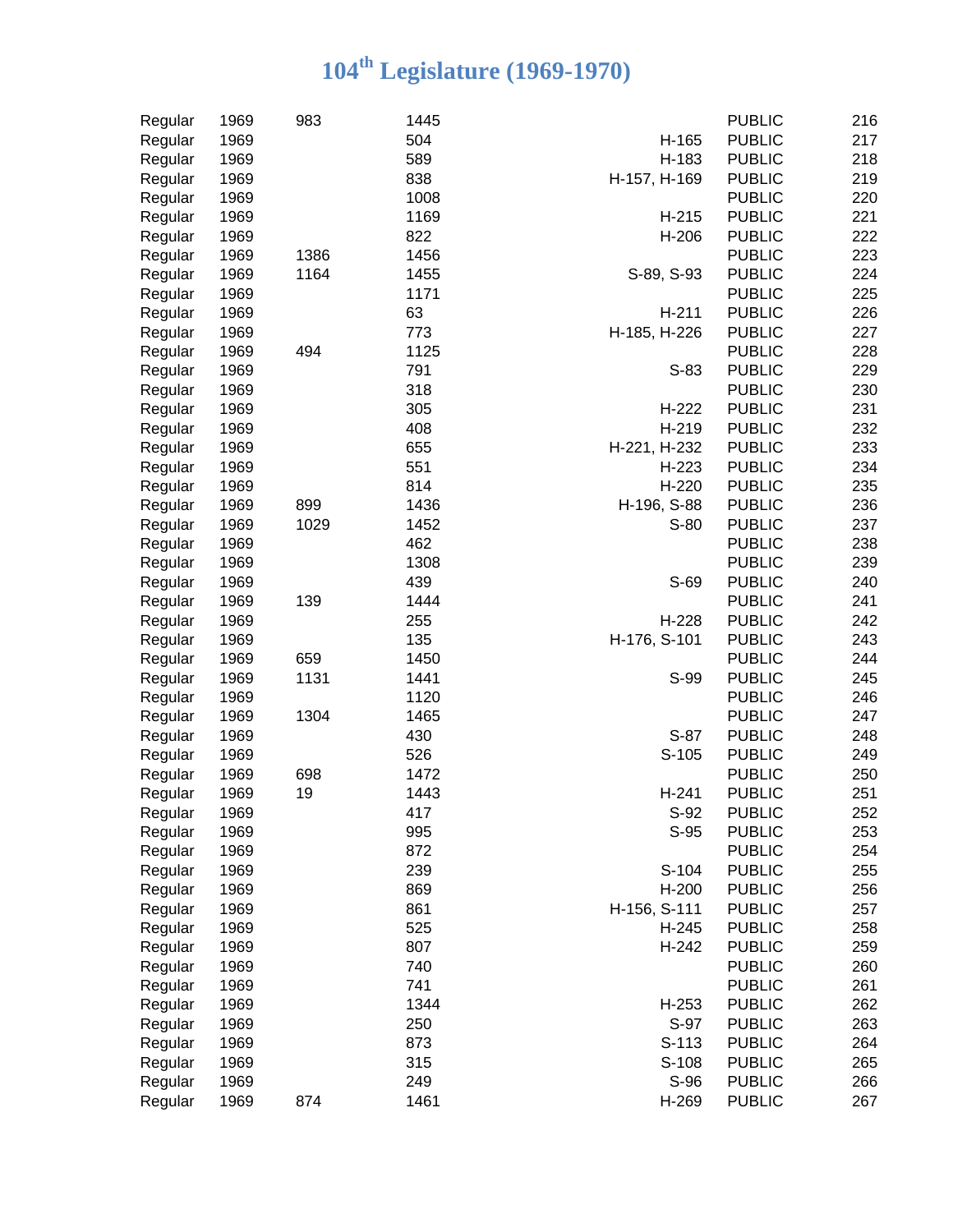| Regular | 1969 |      | 827  |         | <b>PUBLIC</b>                  | 268        |
|---------|------|------|------|---------|--------------------------------|------------|
| Regular | 1969 |      | 346  | H-257   | <b>PUBLIC</b>                  | 269        |
| Regular | 1969 | 931  | 1464 | H-273   | <b>PUBLIC</b>                  | 270        |
| Regular | 1969 | 959  | 1488 |         | <b>PUBLIC</b>                  | 271        |
| Regular | 1969 |      | 1224 | H-287   | <b>PUBLIC</b>                  | 272        |
| Regular | 1969 |      | 902  | S-122   | <b>PUBLIC</b>                  | 273        |
| Regular | 1969 |      | 446  | $S-40$  | <b>PUBLIC</b>                  | 274        |
| Regular | 1969 |      | 401  | H-217   | <b>PUBLIC</b>                  | 275        |
| Regular | 1969 | 984  | 1493 |         | <b>PUBLIC</b>                  | 276        |
| Regular | 1969 | 1052 | 1494 |         | <b>PUBLIC</b>                  | 277        |
| Regular | 1969 |      | 117  | $H-29$  | <b>PUBLIC</b>                  | 278        |
| Regular | 1969 |      | 1437 | H-274   | <b>PUBLIC</b>                  | 279        |
| Regular | 1969 |      | 541  | S117    | <b>PUBLIC</b>                  | 280        |
| Regular | 1969 |      | 537  | S-120   | <b>PUBLIC</b>                  | 281        |
| Regular | 1969 |      | 1212 | S-118   | <b>PUBLIC</b>                  | 282        |
| Regular | 1969 |      | 1335 |         | <b>PUBLIC</b>                  | 283        |
| Regular | 1969 | 364  | 1466 | H-297   | <b>PUBLIC</b>                  | 284        |
| Regular | 1969 |      | 981  |         | <b>PUBLIC</b>                  | 285        |
| Regular | 1969 |      | 1367 |         | <b>PUBLIC</b>                  | 286        |
| Regular | 1969 |      | 1198 | H-289   | <b>PUBLIC</b>                  | 287        |
| Regular | 1969 |      | 412  | H-296   | <b>PUBLIC</b>                  | 288        |
| Regular | 1969 | 415  | 1492 | H-292   | <b>PUBLIC</b>                  | 289        |
| Regular | 1969 |      | 651  |         | <b>PUBLIC</b>                  | 290        |
| Regular | 1969 |      | 1214 |         | <b>PUBLIC</b>                  | 291        |
| Regular | 1969 |      | 1348 |         | <b>PUBLIC</b>                  | 292        |
| Regular | 1969 |      | 796  | $S-125$ | <b>PUBLIC</b>                  | 293        |
| Regular | 1969 |      | 1353 | S-127   | <b>PUBLIC</b>                  | 294        |
| Regular | 1969 | 1449 | 1458 | $H-225$ | <b>PUBLIC</b>                  | 295        |
| Regular | 1969 |      | 933  |         | <b>PUBLIC</b>                  | 296        |
| Regular | 1969 |      | 1395 |         | <b>PUBLIC</b>                  | 297        |
| Regular | 1969 |      | 1145 | H-281   | <b>PUBLIC</b>                  | 298        |
| Regular | 1969 |      | 988  | S-134   | <b>PUBLIC</b>                  | 299        |
| Regular | 1969 | 793  | 1440 |         | <b>PUBLIC</b>                  | 300        |
| Regular | 1969 |      | 1074 | H-306   | <b>PUBLIC</b>                  | 301        |
| Regular | 1969 |      | 591  | H-294   | <b>PUBLIC</b>                  | 302        |
| Regular | 1969 | 955  | 1480 |         | <b>PUBLIC</b>                  | 303        |
| Regular | 1969 |      | 313  | S-139   | <b>PUBLIC</b>                  | 304        |
| Regular | 1969 |      | 735  |         | <b>PUBLIC</b>                  | 305        |
| Regular | 1969 |      | 649  | H-316   | <b>PUBLIC</b>                  | 306        |
| Regular | 1969 |      | 1404 | H-302   | <b>PUBLIC</b>                  | 307        |
|         | 1969 |      | 1468 | H-301   | <b>PUBLIC</b>                  | 308        |
| Regular | 1969 |      | 1486 |         | <b>PUBLIC</b>                  |            |
| Regular | 1969 | 656  | 278  |         | <b>PUBLIC</b>                  | 309<br>310 |
| Regular |      |      |      |         |                                |            |
| Regular | 1969 |      | 1510 |         | <b>PUBLIC</b><br><b>PUBLIC</b> | 311        |
| Regular | 1969 | 155  | 1497 | H-291   |                                | 312        |
| Regular | 1969 |      | 1355 | H-139   | <b>PUBLIC</b>                  | 313        |
| Regular | 1969 | 1005 | 1508 |         | <b>PUBLIC</b>                  | 314        |
| Regular | 1969 |      | 1369 | $S-142$ | <b>PUBLIC</b>                  | 315        |
| Regular | 1969 |      | 648  | H-231   | <b>PUBLIC</b>                  | 316        |
| Regular | 1969 |      | 1407 | $S-141$ | <b>PUBLIC</b>                  | 317        |
| Regular | 1969 |      | 1275 | H-322   | <b>PUBLIC</b>                  | 318        |
| Regular | 1969 |      | 1277 | H-324   | <b>PUBLIC</b>                  | 319        |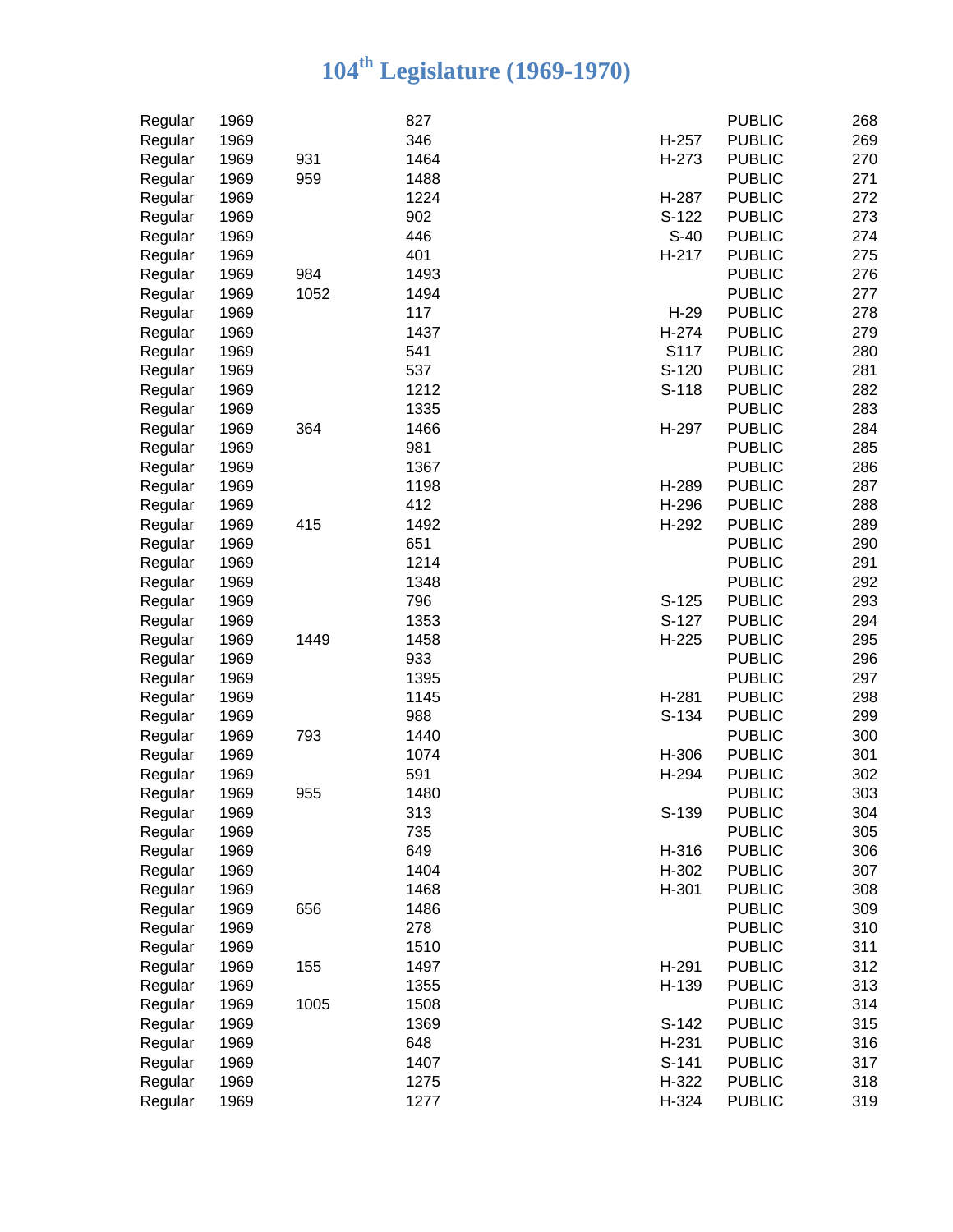| Regular | 1969 | 801  | 1489 | H-341, S-135 | <b>PUBLIC</b> | 320 |
|---------|------|------|------|--------------|---------------|-----|
| Regular | 1969 |      | 191  |              | <b>PUBLIC</b> | 321 |
| Regular | 1969 |      | 1427 | $S-151$      | <b>PUBLIC</b> | 322 |
| Regular | 1969 | 901  | 1499 | S-150        | <b>PUBLIC</b> | 323 |
| Regular | 1969 |      | 1262 | H-295, H-342 | <b>PUBLIC</b> | 324 |
| Regular | 1969 |      | 1230 | H-244        | <b>PUBLIC</b> | 325 |
| Regular | 1969 |      | 606  | H-323        | <b>PUBLIC</b> | 326 |
| Regular | 1969 | 206  | 1516 |              | <b>PUBLIC</b> | 327 |
| Regular | 1969 |      | 890  | H-333        | <b>PUBLIC</b> | 328 |
| Regular | 1969 |      | 1507 |              | <b>PUBLIC</b> | 329 |
| Regular | 1969 |      | 1285 | S-152        | <b>PUBLIC</b> | 330 |
| Regular | 1969 |      | 771  |              | <b>PUBLIC</b> | 331 |
| Regular | 1969 |      | 1122 | H-315        | <b>PUBLIC</b> | 332 |
| Regular | 1969 |      | 605  |              | <b>PUBLIC</b> | 333 |
| Regular | 1969 |      | 1081 |              | <b>PUBLIC</b> | 334 |
| Regular | 1969 | 1011 | 1518 |              | <b>PUBLIC</b> | 335 |
| Regular | 1969 | 678  | 1476 | S-136        | <b>PUBLIC</b> | 336 |
| Regular | 1969 |      | 788  | H-347        | <b>PUBLIC</b> | 337 |
| Regular | 1969 | 570  | 1477 | H-370        | <b>PUBLIC</b> | 338 |
| Regular | 1969 |      | 1350 | S-126        | <b>PUBLIC</b> | 339 |
| Regular | 1969 |      | 780  | H-374        | <b>PUBLIC</b> | 340 |
| Regular | 1969 | 466  | 1533 |              | <b>PUBLIC</b> | 341 |
| Regular | 1969 |      | 361  |              | <b>PUBLIC</b> | 342 |
| Regular | 1969 |      | 572  |              | <b>PUBLIC</b> | 343 |
| Regular | 1969 |      | 737  |              | <b>PUBLIC</b> | 344 |
| Regular | 1969 |      | 1417 | H-357        | <b>PUBLIC</b> | 345 |
| Regular | 1969 |      | 1195 | H-355        | <b>PUBLIC</b> | 346 |
| Regular | 1969 |      | 991  | S-169        | <b>PUBLIC</b> | 347 |
| Regular | 1969 |      | 1265 | H-202        | <b>PUBLIC</b> | 348 |
| Regular | 1969 |      | 729  |              | <b>PUBLIC</b> | 349 |
| Regular | 1969 |      | 1026 | S-156        | <b>PUBLIC</b> | 350 |
| Regular | 1969 |      | 72   |              | <b>PUBLIC</b> | 351 |
| Regular | 1969 |      | 1033 | $S-155$      | <b>PUBLIC</b> | 352 |
| Regular | 1969 |      | 1076 | S-187        | <b>PUBLIC</b> | 353 |
| Regular | 1969 |      | 544  | S-168        | <b>PUBLIC</b> | 354 |
| Regular | 1969 |      | 1512 |              | <b>PUBLIC</b> | 355 |
| Regular | 1969 | 1106 | 1487 | S-181        | <b>PUBLIC</b> | 356 |
| Regular | 1969 |      | 1504 |              | <b>PUBLIC</b> | 357 |
| Regular | 1969 |      | 1054 | H-328, S-189 | <b>PUBLIC</b> | 358 |
| Regular | 1969 |      | 867  | H-392        | <b>PUBLIC</b> | 359 |
| Regular | 1969 | 1371 | 1502 |              | <b>PUBLIC</b> | 360 |
| Regular | 1969 | 1270 | 1529 |              | <b>PUBLIC</b> | 361 |
| Regular | 1969 |      | 819  | H-191        | <b>PUBLIC</b> | 362 |
| Regular | 1969 |      | 171  |              | <b>PUBLIC</b> | 363 |
| Regular | 1969 |      | 1192 |              | <b>PUBLIC</b> | 364 |
| Regular | 1969 | 879  | 1547 |              | <b>PUBLIC</b> | 365 |
| Regular | 1969 |      | 721  | H-376        | <b>PUBLIC</b> | 366 |
| Regular | 1969 |      | 542  | S-186        | <b>PUBLIC</b> | 367 |
| Regular | 1969 |      | 1357 |              | <b>PUBLIC</b> | 368 |
| Regular | 1969 |      | 106  | H-413        | <b>PUBLIC</b> | 369 |
| Regular | 1969 | 1104 | 1551 |              | <b>PUBLIC</b> | 370 |
| Regular | 1969 |      | 1349 | H-402, S-121 | <b>PUBLIC</b> | 371 |
|         |      |      |      |              |               |     |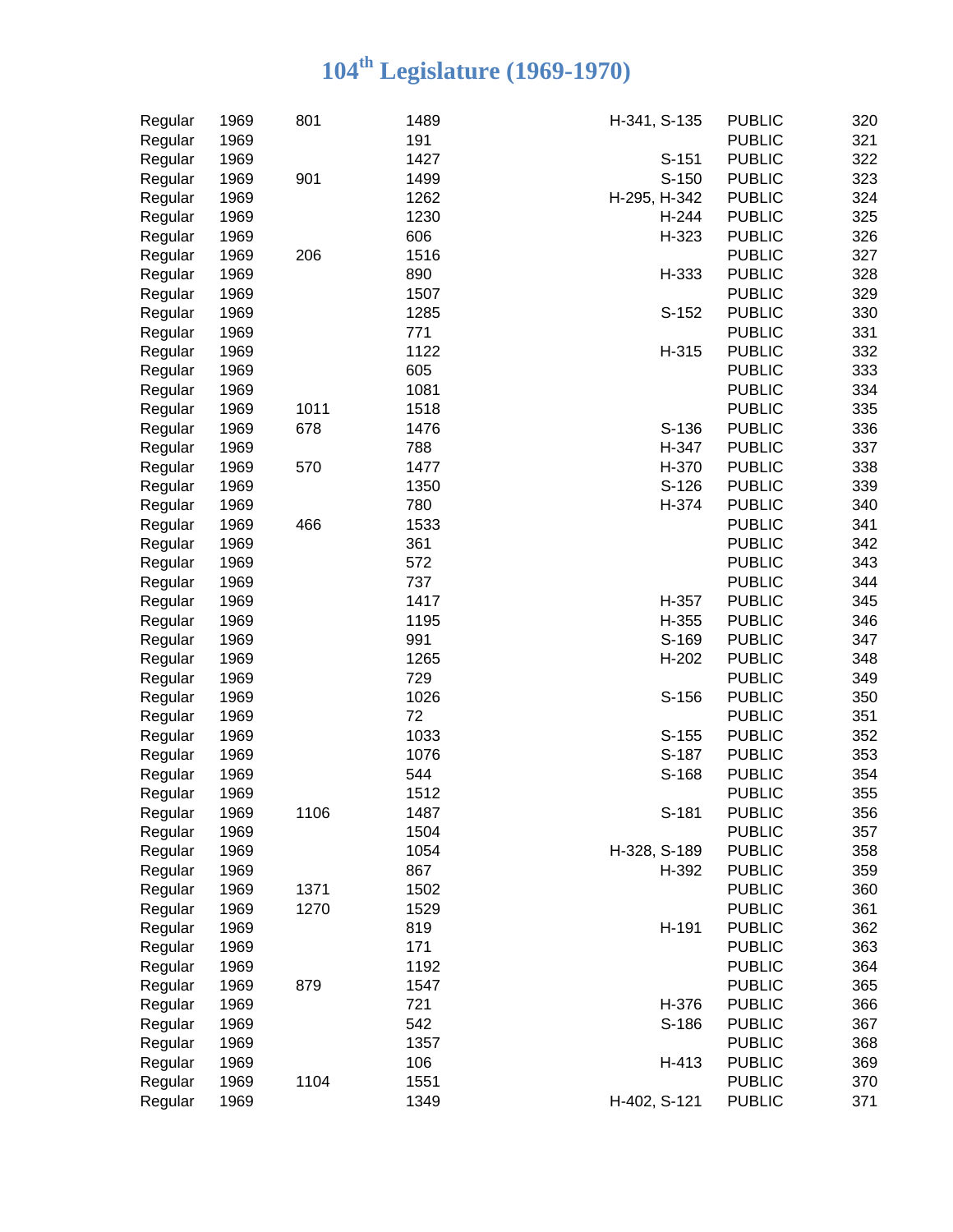| 485<br>H-396<br><b>PUBLIC</b><br>1969<br>Regular<br>1969<br>1429<br><b>PUBLIC</b><br>Regular<br>1969<br>885<br>H-350<br><b>PUBLIC</b><br>Regular<br>1969<br>782<br>H-390<br><b>PUBLIC</b><br>Regular<br>1969<br>1509<br><b>PUBLIC</b><br>220<br>Regular<br>1969<br>664<br><b>PUBLIC</b><br>Regular<br>1969<br>1528<br>431<br>S-191<br><b>PUBLIC</b><br>Regular<br>758<br>1969<br>H-427<br><b>PUBLIC</b><br>Regular<br>1397<br>1969<br>H-410<br><b>PUBLIC</b><br>Regular<br>1539<br>1969<br>800<br>H-417<br><b>PUBLIC</b><br>Regular<br>1969<br>1354<br><b>PUBLIC</b><br>Regular<br>317<br>1969<br>S-195<br><b>PUBLIC</b><br>Regular<br>1969<br>1398<br>S-161<br><b>PUBLIC</b><br>Regular<br>1191<br>1969<br>H-420<br><b>PUBLIC</b><br>Regular<br>564<br>1969<br>H-432<br><b>PUBLIC</b><br>Regular<br>894<br>S-222<br>1969<br><b>PUBLIC</b><br>Regular<br>1969<br>1287<br>S-205<br>Regular<br><b>PUBLIC</b><br>1969<br>609<br>S-210<br><b>PUBLIC</b><br>Regular<br>386<br>1969<br>S-208<br><b>PUBLIC</b><br>Regular<br>1969<br>1056<br><b>PUBLIC</b><br>Regular<br>1969<br>1405<br>H-282<br><b>PUBLIC</b><br>Regular<br>1969<br>967<br>H-401<br><b>PUBLIC</b><br>Regular<br>1969<br>978<br>$S-231$<br><b>PUBLIC</b><br>Regular<br>1969<br>1133<br>S-230<br><b>PUBLIC</b><br>Regular<br>1969<br>314<br>S-228<br><b>PUBLIC</b><br>Regular<br>1969<br>624<br>1573<br><b>PUBLIC</b><br>Regular<br>1969<br>251<br>S-217<br><b>PUBLIC</b><br>Regular<br>1969<br>1506<br>1409<br>H-439<br><b>PUBLIC</b><br>Regular<br>1969<br>1360<br>H-445<br><b>PUBLIC</b><br>Regular<br>1181<br>1969<br>1560<br><b>PUBLIC</b><br>Regular<br>1969<br>781<br>1574<br><b>PUBLIC</b><br>Regular<br>587<br>1969<br><b>PUBLIC</b><br>Regular<br>1969<br>744<br>H-490<br><b>PUBLIC</b><br>Regular<br>1969<br>S-238, S-239<br>Regular<br>582<br>1570<br><b>PUBLIC</b><br>372<br>1969<br>H-426<br><b>PUBLIC</b><br>Regular<br>193<br>S-94, S-250<br>Regular<br>1969<br><b>PUBLIC</b><br>336<br>1969<br><b>PUBLIC</b><br>Regular<br>H-186, H-214<br>1136<br>Regular<br>1969<br><b>PUBLIC</b><br>Regular<br>1969<br>1288<br>S-226, S-253<br><b>PUBLIC</b><br><b>PUBLIC</b><br>Regular<br>1969<br>860<br>1562<br>1430<br>1969<br>H-489<br><b>PUBLIC</b><br>Regular<br>1969<br>586<br>1501<br>H-424, H-463, S-180<br><b>PUBLIC</b><br>Regular<br>1969<br>1135<br>1558<br>S-252<br><b>PUBLIC</b><br>Regular<br>628<br>1969<br>1534<br>H-404<br><b>PUBLIC</b><br>Regular<br>1969<br>679<br>H-237<br><b>PUBLIC</b><br>Regular<br>1969<br>1361<br><b>PUBLIC</b><br>Regular<br>H-442<br>Regular<br>1969<br>1047<br><b>PUBLIC</b><br>H-464<br>1969<br>1399<br><b>PUBLIC</b><br>Regular | Regular | 1969 | 1012 | 1519 | H-415        | <b>PUBLIC</b> | 372 |
|------------------------------------------------------------------------------------------------------------------------------------------------------------------------------------------------------------------------------------------------------------------------------------------------------------------------------------------------------------------------------------------------------------------------------------------------------------------------------------------------------------------------------------------------------------------------------------------------------------------------------------------------------------------------------------------------------------------------------------------------------------------------------------------------------------------------------------------------------------------------------------------------------------------------------------------------------------------------------------------------------------------------------------------------------------------------------------------------------------------------------------------------------------------------------------------------------------------------------------------------------------------------------------------------------------------------------------------------------------------------------------------------------------------------------------------------------------------------------------------------------------------------------------------------------------------------------------------------------------------------------------------------------------------------------------------------------------------------------------------------------------------------------------------------------------------------------------------------------------------------------------------------------------------------------------------------------------------------------------------------------------------------------------------------------------------------------------------------------------------------------------------------------------------------------------------------------------------------------------------------------------------------------------------------------------------------------------------------------------------------------------------------------------------------------------------------------------------------------------------------------------------------------------------------------------------------------------------------------------------------------------------------|---------|------|------|------|--------------|---------------|-----|
|                                                                                                                                                                                                                                                                                                                                                                                                                                                                                                                                                                                                                                                                                                                                                                                                                                                                                                                                                                                                                                                                                                                                                                                                                                                                                                                                                                                                                                                                                                                                                                                                                                                                                                                                                                                                                                                                                                                                                                                                                                                                                                                                                                                                                                                                                                                                                                                                                                                                                                                                                                                                                                                |         |      |      |      |              |               | 373 |
|                                                                                                                                                                                                                                                                                                                                                                                                                                                                                                                                                                                                                                                                                                                                                                                                                                                                                                                                                                                                                                                                                                                                                                                                                                                                                                                                                                                                                                                                                                                                                                                                                                                                                                                                                                                                                                                                                                                                                                                                                                                                                                                                                                                                                                                                                                                                                                                                                                                                                                                                                                                                                                                |         |      |      |      |              |               | 374 |
|                                                                                                                                                                                                                                                                                                                                                                                                                                                                                                                                                                                                                                                                                                                                                                                                                                                                                                                                                                                                                                                                                                                                                                                                                                                                                                                                                                                                                                                                                                                                                                                                                                                                                                                                                                                                                                                                                                                                                                                                                                                                                                                                                                                                                                                                                                                                                                                                                                                                                                                                                                                                                                                |         |      |      |      |              |               | 375 |
|                                                                                                                                                                                                                                                                                                                                                                                                                                                                                                                                                                                                                                                                                                                                                                                                                                                                                                                                                                                                                                                                                                                                                                                                                                                                                                                                                                                                                                                                                                                                                                                                                                                                                                                                                                                                                                                                                                                                                                                                                                                                                                                                                                                                                                                                                                                                                                                                                                                                                                                                                                                                                                                |         |      |      |      |              |               | 376 |
|                                                                                                                                                                                                                                                                                                                                                                                                                                                                                                                                                                                                                                                                                                                                                                                                                                                                                                                                                                                                                                                                                                                                                                                                                                                                                                                                                                                                                                                                                                                                                                                                                                                                                                                                                                                                                                                                                                                                                                                                                                                                                                                                                                                                                                                                                                                                                                                                                                                                                                                                                                                                                                                |         |      |      |      |              |               | 377 |
|                                                                                                                                                                                                                                                                                                                                                                                                                                                                                                                                                                                                                                                                                                                                                                                                                                                                                                                                                                                                                                                                                                                                                                                                                                                                                                                                                                                                                                                                                                                                                                                                                                                                                                                                                                                                                                                                                                                                                                                                                                                                                                                                                                                                                                                                                                                                                                                                                                                                                                                                                                                                                                                |         |      |      |      |              |               | 378 |
|                                                                                                                                                                                                                                                                                                                                                                                                                                                                                                                                                                                                                                                                                                                                                                                                                                                                                                                                                                                                                                                                                                                                                                                                                                                                                                                                                                                                                                                                                                                                                                                                                                                                                                                                                                                                                                                                                                                                                                                                                                                                                                                                                                                                                                                                                                                                                                                                                                                                                                                                                                                                                                                |         |      |      |      |              |               | 379 |
|                                                                                                                                                                                                                                                                                                                                                                                                                                                                                                                                                                                                                                                                                                                                                                                                                                                                                                                                                                                                                                                                                                                                                                                                                                                                                                                                                                                                                                                                                                                                                                                                                                                                                                                                                                                                                                                                                                                                                                                                                                                                                                                                                                                                                                                                                                                                                                                                                                                                                                                                                                                                                                                |         |      |      |      |              |               | 380 |
|                                                                                                                                                                                                                                                                                                                                                                                                                                                                                                                                                                                                                                                                                                                                                                                                                                                                                                                                                                                                                                                                                                                                                                                                                                                                                                                                                                                                                                                                                                                                                                                                                                                                                                                                                                                                                                                                                                                                                                                                                                                                                                                                                                                                                                                                                                                                                                                                                                                                                                                                                                                                                                                |         |      |      |      |              |               | 381 |
|                                                                                                                                                                                                                                                                                                                                                                                                                                                                                                                                                                                                                                                                                                                                                                                                                                                                                                                                                                                                                                                                                                                                                                                                                                                                                                                                                                                                                                                                                                                                                                                                                                                                                                                                                                                                                                                                                                                                                                                                                                                                                                                                                                                                                                                                                                                                                                                                                                                                                                                                                                                                                                                |         |      |      |      |              |               | 382 |
|                                                                                                                                                                                                                                                                                                                                                                                                                                                                                                                                                                                                                                                                                                                                                                                                                                                                                                                                                                                                                                                                                                                                                                                                                                                                                                                                                                                                                                                                                                                                                                                                                                                                                                                                                                                                                                                                                                                                                                                                                                                                                                                                                                                                                                                                                                                                                                                                                                                                                                                                                                                                                                                |         |      |      |      |              |               | 383 |
|                                                                                                                                                                                                                                                                                                                                                                                                                                                                                                                                                                                                                                                                                                                                                                                                                                                                                                                                                                                                                                                                                                                                                                                                                                                                                                                                                                                                                                                                                                                                                                                                                                                                                                                                                                                                                                                                                                                                                                                                                                                                                                                                                                                                                                                                                                                                                                                                                                                                                                                                                                                                                                                |         |      |      |      |              |               | 384 |
|                                                                                                                                                                                                                                                                                                                                                                                                                                                                                                                                                                                                                                                                                                                                                                                                                                                                                                                                                                                                                                                                                                                                                                                                                                                                                                                                                                                                                                                                                                                                                                                                                                                                                                                                                                                                                                                                                                                                                                                                                                                                                                                                                                                                                                                                                                                                                                                                                                                                                                                                                                                                                                                |         |      |      |      |              |               | 385 |
|                                                                                                                                                                                                                                                                                                                                                                                                                                                                                                                                                                                                                                                                                                                                                                                                                                                                                                                                                                                                                                                                                                                                                                                                                                                                                                                                                                                                                                                                                                                                                                                                                                                                                                                                                                                                                                                                                                                                                                                                                                                                                                                                                                                                                                                                                                                                                                                                                                                                                                                                                                                                                                                |         |      |      |      |              |               | 386 |
|                                                                                                                                                                                                                                                                                                                                                                                                                                                                                                                                                                                                                                                                                                                                                                                                                                                                                                                                                                                                                                                                                                                                                                                                                                                                                                                                                                                                                                                                                                                                                                                                                                                                                                                                                                                                                                                                                                                                                                                                                                                                                                                                                                                                                                                                                                                                                                                                                                                                                                                                                                                                                                                |         |      |      |      |              |               | 387 |
|                                                                                                                                                                                                                                                                                                                                                                                                                                                                                                                                                                                                                                                                                                                                                                                                                                                                                                                                                                                                                                                                                                                                                                                                                                                                                                                                                                                                                                                                                                                                                                                                                                                                                                                                                                                                                                                                                                                                                                                                                                                                                                                                                                                                                                                                                                                                                                                                                                                                                                                                                                                                                                                |         |      |      |      |              |               | 388 |
|                                                                                                                                                                                                                                                                                                                                                                                                                                                                                                                                                                                                                                                                                                                                                                                                                                                                                                                                                                                                                                                                                                                                                                                                                                                                                                                                                                                                                                                                                                                                                                                                                                                                                                                                                                                                                                                                                                                                                                                                                                                                                                                                                                                                                                                                                                                                                                                                                                                                                                                                                                                                                                                |         |      |      |      |              |               | 389 |
|                                                                                                                                                                                                                                                                                                                                                                                                                                                                                                                                                                                                                                                                                                                                                                                                                                                                                                                                                                                                                                                                                                                                                                                                                                                                                                                                                                                                                                                                                                                                                                                                                                                                                                                                                                                                                                                                                                                                                                                                                                                                                                                                                                                                                                                                                                                                                                                                                                                                                                                                                                                                                                                |         |      |      |      |              |               | 390 |
|                                                                                                                                                                                                                                                                                                                                                                                                                                                                                                                                                                                                                                                                                                                                                                                                                                                                                                                                                                                                                                                                                                                                                                                                                                                                                                                                                                                                                                                                                                                                                                                                                                                                                                                                                                                                                                                                                                                                                                                                                                                                                                                                                                                                                                                                                                                                                                                                                                                                                                                                                                                                                                                |         |      |      |      |              |               | 391 |
|                                                                                                                                                                                                                                                                                                                                                                                                                                                                                                                                                                                                                                                                                                                                                                                                                                                                                                                                                                                                                                                                                                                                                                                                                                                                                                                                                                                                                                                                                                                                                                                                                                                                                                                                                                                                                                                                                                                                                                                                                                                                                                                                                                                                                                                                                                                                                                                                                                                                                                                                                                                                                                                |         |      |      |      |              |               | 392 |
|                                                                                                                                                                                                                                                                                                                                                                                                                                                                                                                                                                                                                                                                                                                                                                                                                                                                                                                                                                                                                                                                                                                                                                                                                                                                                                                                                                                                                                                                                                                                                                                                                                                                                                                                                                                                                                                                                                                                                                                                                                                                                                                                                                                                                                                                                                                                                                                                                                                                                                                                                                                                                                                |         |      |      |      |              |               | 393 |
|                                                                                                                                                                                                                                                                                                                                                                                                                                                                                                                                                                                                                                                                                                                                                                                                                                                                                                                                                                                                                                                                                                                                                                                                                                                                                                                                                                                                                                                                                                                                                                                                                                                                                                                                                                                                                                                                                                                                                                                                                                                                                                                                                                                                                                                                                                                                                                                                                                                                                                                                                                                                                                                |         |      |      |      |              |               | 394 |
|                                                                                                                                                                                                                                                                                                                                                                                                                                                                                                                                                                                                                                                                                                                                                                                                                                                                                                                                                                                                                                                                                                                                                                                                                                                                                                                                                                                                                                                                                                                                                                                                                                                                                                                                                                                                                                                                                                                                                                                                                                                                                                                                                                                                                                                                                                                                                                                                                                                                                                                                                                                                                                                |         |      |      |      |              |               | 395 |
|                                                                                                                                                                                                                                                                                                                                                                                                                                                                                                                                                                                                                                                                                                                                                                                                                                                                                                                                                                                                                                                                                                                                                                                                                                                                                                                                                                                                                                                                                                                                                                                                                                                                                                                                                                                                                                                                                                                                                                                                                                                                                                                                                                                                                                                                                                                                                                                                                                                                                                                                                                                                                                                |         |      |      |      |              |               | 396 |
|                                                                                                                                                                                                                                                                                                                                                                                                                                                                                                                                                                                                                                                                                                                                                                                                                                                                                                                                                                                                                                                                                                                                                                                                                                                                                                                                                                                                                                                                                                                                                                                                                                                                                                                                                                                                                                                                                                                                                                                                                                                                                                                                                                                                                                                                                                                                                                                                                                                                                                                                                                                                                                                |         |      |      |      |              |               | 397 |
|                                                                                                                                                                                                                                                                                                                                                                                                                                                                                                                                                                                                                                                                                                                                                                                                                                                                                                                                                                                                                                                                                                                                                                                                                                                                                                                                                                                                                                                                                                                                                                                                                                                                                                                                                                                                                                                                                                                                                                                                                                                                                                                                                                                                                                                                                                                                                                                                                                                                                                                                                                                                                                                |         |      |      |      |              |               | 398 |
|                                                                                                                                                                                                                                                                                                                                                                                                                                                                                                                                                                                                                                                                                                                                                                                                                                                                                                                                                                                                                                                                                                                                                                                                                                                                                                                                                                                                                                                                                                                                                                                                                                                                                                                                                                                                                                                                                                                                                                                                                                                                                                                                                                                                                                                                                                                                                                                                                                                                                                                                                                                                                                                |         |      |      |      |              |               | 399 |
|                                                                                                                                                                                                                                                                                                                                                                                                                                                                                                                                                                                                                                                                                                                                                                                                                                                                                                                                                                                                                                                                                                                                                                                                                                                                                                                                                                                                                                                                                                                                                                                                                                                                                                                                                                                                                                                                                                                                                                                                                                                                                                                                                                                                                                                                                                                                                                                                                                                                                                                                                                                                                                                |         |      |      |      |              |               | 400 |
|                                                                                                                                                                                                                                                                                                                                                                                                                                                                                                                                                                                                                                                                                                                                                                                                                                                                                                                                                                                                                                                                                                                                                                                                                                                                                                                                                                                                                                                                                                                                                                                                                                                                                                                                                                                                                                                                                                                                                                                                                                                                                                                                                                                                                                                                                                                                                                                                                                                                                                                                                                                                                                                |         |      |      |      |              |               | 401 |
|                                                                                                                                                                                                                                                                                                                                                                                                                                                                                                                                                                                                                                                                                                                                                                                                                                                                                                                                                                                                                                                                                                                                                                                                                                                                                                                                                                                                                                                                                                                                                                                                                                                                                                                                                                                                                                                                                                                                                                                                                                                                                                                                                                                                                                                                                                                                                                                                                                                                                                                                                                                                                                                |         |      |      |      |              |               | 402 |
|                                                                                                                                                                                                                                                                                                                                                                                                                                                                                                                                                                                                                                                                                                                                                                                                                                                                                                                                                                                                                                                                                                                                                                                                                                                                                                                                                                                                                                                                                                                                                                                                                                                                                                                                                                                                                                                                                                                                                                                                                                                                                                                                                                                                                                                                                                                                                                                                                                                                                                                                                                                                                                                |         |      |      |      |              |               | 403 |
|                                                                                                                                                                                                                                                                                                                                                                                                                                                                                                                                                                                                                                                                                                                                                                                                                                                                                                                                                                                                                                                                                                                                                                                                                                                                                                                                                                                                                                                                                                                                                                                                                                                                                                                                                                                                                                                                                                                                                                                                                                                                                                                                                                                                                                                                                                                                                                                                                                                                                                                                                                                                                                                |         |      |      |      |              |               | 404 |
|                                                                                                                                                                                                                                                                                                                                                                                                                                                                                                                                                                                                                                                                                                                                                                                                                                                                                                                                                                                                                                                                                                                                                                                                                                                                                                                                                                                                                                                                                                                                                                                                                                                                                                                                                                                                                                                                                                                                                                                                                                                                                                                                                                                                                                                                                                                                                                                                                                                                                                                                                                                                                                                |         |      |      |      |              |               | 405 |
|                                                                                                                                                                                                                                                                                                                                                                                                                                                                                                                                                                                                                                                                                                                                                                                                                                                                                                                                                                                                                                                                                                                                                                                                                                                                                                                                                                                                                                                                                                                                                                                                                                                                                                                                                                                                                                                                                                                                                                                                                                                                                                                                                                                                                                                                                                                                                                                                                                                                                                                                                                                                                                                |         |      |      |      |              |               | 406 |
|                                                                                                                                                                                                                                                                                                                                                                                                                                                                                                                                                                                                                                                                                                                                                                                                                                                                                                                                                                                                                                                                                                                                                                                                                                                                                                                                                                                                                                                                                                                                                                                                                                                                                                                                                                                                                                                                                                                                                                                                                                                                                                                                                                                                                                                                                                                                                                                                                                                                                                                                                                                                                                                |         |      |      |      |              |               | 407 |
|                                                                                                                                                                                                                                                                                                                                                                                                                                                                                                                                                                                                                                                                                                                                                                                                                                                                                                                                                                                                                                                                                                                                                                                                                                                                                                                                                                                                                                                                                                                                                                                                                                                                                                                                                                                                                                                                                                                                                                                                                                                                                                                                                                                                                                                                                                                                                                                                                                                                                                                                                                                                                                                |         |      |      |      |              |               | 408 |
|                                                                                                                                                                                                                                                                                                                                                                                                                                                                                                                                                                                                                                                                                                                                                                                                                                                                                                                                                                                                                                                                                                                                                                                                                                                                                                                                                                                                                                                                                                                                                                                                                                                                                                                                                                                                                                                                                                                                                                                                                                                                                                                                                                                                                                                                                                                                                                                                                                                                                                                                                                                                                                                |         |      |      |      |              |               | 409 |
|                                                                                                                                                                                                                                                                                                                                                                                                                                                                                                                                                                                                                                                                                                                                                                                                                                                                                                                                                                                                                                                                                                                                                                                                                                                                                                                                                                                                                                                                                                                                                                                                                                                                                                                                                                                                                                                                                                                                                                                                                                                                                                                                                                                                                                                                                                                                                                                                                                                                                                                                                                                                                                                |         |      |      |      |              |               | 410 |
|                                                                                                                                                                                                                                                                                                                                                                                                                                                                                                                                                                                                                                                                                                                                                                                                                                                                                                                                                                                                                                                                                                                                                                                                                                                                                                                                                                                                                                                                                                                                                                                                                                                                                                                                                                                                                                                                                                                                                                                                                                                                                                                                                                                                                                                                                                                                                                                                                                                                                                                                                                                                                                                |         |      |      |      |              |               | 411 |
|                                                                                                                                                                                                                                                                                                                                                                                                                                                                                                                                                                                                                                                                                                                                                                                                                                                                                                                                                                                                                                                                                                                                                                                                                                                                                                                                                                                                                                                                                                                                                                                                                                                                                                                                                                                                                                                                                                                                                                                                                                                                                                                                                                                                                                                                                                                                                                                                                                                                                                                                                                                                                                                |         |      |      |      |              |               | 412 |
|                                                                                                                                                                                                                                                                                                                                                                                                                                                                                                                                                                                                                                                                                                                                                                                                                                                                                                                                                                                                                                                                                                                                                                                                                                                                                                                                                                                                                                                                                                                                                                                                                                                                                                                                                                                                                                                                                                                                                                                                                                                                                                                                                                                                                                                                                                                                                                                                                                                                                                                                                                                                                                                |         |      |      |      |              |               | 413 |
|                                                                                                                                                                                                                                                                                                                                                                                                                                                                                                                                                                                                                                                                                                                                                                                                                                                                                                                                                                                                                                                                                                                                                                                                                                                                                                                                                                                                                                                                                                                                                                                                                                                                                                                                                                                                                                                                                                                                                                                                                                                                                                                                                                                                                                                                                                                                                                                                                                                                                                                                                                                                                                                |         |      |      |      |              |               | 414 |
|                                                                                                                                                                                                                                                                                                                                                                                                                                                                                                                                                                                                                                                                                                                                                                                                                                                                                                                                                                                                                                                                                                                                                                                                                                                                                                                                                                                                                                                                                                                                                                                                                                                                                                                                                                                                                                                                                                                                                                                                                                                                                                                                                                                                                                                                                                                                                                                                                                                                                                                                                                                                                                                |         |      |      |      |              |               |     |
|                                                                                                                                                                                                                                                                                                                                                                                                                                                                                                                                                                                                                                                                                                                                                                                                                                                                                                                                                                                                                                                                                                                                                                                                                                                                                                                                                                                                                                                                                                                                                                                                                                                                                                                                                                                                                                                                                                                                                                                                                                                                                                                                                                                                                                                                                                                                                                                                                                                                                                                                                                                                                                                |         |      |      |      |              |               | 415 |
|                                                                                                                                                                                                                                                                                                                                                                                                                                                                                                                                                                                                                                                                                                                                                                                                                                                                                                                                                                                                                                                                                                                                                                                                                                                                                                                                                                                                                                                                                                                                                                                                                                                                                                                                                                                                                                                                                                                                                                                                                                                                                                                                                                                                                                                                                                                                                                                                                                                                                                                                                                                                                                                |         |      |      |      |              |               | 416 |
|                                                                                                                                                                                                                                                                                                                                                                                                                                                                                                                                                                                                                                                                                                                                                                                                                                                                                                                                                                                                                                                                                                                                                                                                                                                                                                                                                                                                                                                                                                                                                                                                                                                                                                                                                                                                                                                                                                                                                                                                                                                                                                                                                                                                                                                                                                                                                                                                                                                                                                                                                                                                                                                |         |      |      |      |              |               | 417 |
|                                                                                                                                                                                                                                                                                                                                                                                                                                                                                                                                                                                                                                                                                                                                                                                                                                                                                                                                                                                                                                                                                                                                                                                                                                                                                                                                                                                                                                                                                                                                                                                                                                                                                                                                                                                                                                                                                                                                                                                                                                                                                                                                                                                                                                                                                                                                                                                                                                                                                                                                                                                                                                                |         |      |      |      |              |               | 418 |
|                                                                                                                                                                                                                                                                                                                                                                                                                                                                                                                                                                                                                                                                                                                                                                                                                                                                                                                                                                                                                                                                                                                                                                                                                                                                                                                                                                                                                                                                                                                                                                                                                                                                                                                                                                                                                                                                                                                                                                                                                                                                                                                                                                                                                                                                                                                                                                                                                                                                                                                                                                                                                                                |         |      |      |      |              |               | 419 |
|                                                                                                                                                                                                                                                                                                                                                                                                                                                                                                                                                                                                                                                                                                                                                                                                                                                                                                                                                                                                                                                                                                                                                                                                                                                                                                                                                                                                                                                                                                                                                                                                                                                                                                                                                                                                                                                                                                                                                                                                                                                                                                                                                                                                                                                                                                                                                                                                                                                                                                                                                                                                                                                |         |      |      |      |              |               | 420 |
|                                                                                                                                                                                                                                                                                                                                                                                                                                                                                                                                                                                                                                                                                                                                                                                                                                                                                                                                                                                                                                                                                                                                                                                                                                                                                                                                                                                                                                                                                                                                                                                                                                                                                                                                                                                                                                                                                                                                                                                                                                                                                                                                                                                                                                                                                                                                                                                                                                                                                                                                                                                                                                                | Regular | 1969 |      | 1190 | H-354, H-500 | <b>PUBLIC</b> | 421 |
| 1969<br>633<br><b>PUBLIC</b><br>Regular<br>1587                                                                                                                                                                                                                                                                                                                                                                                                                                                                                                                                                                                                                                                                                                                                                                                                                                                                                                                                                                                                                                                                                                                                                                                                                                                                                                                                                                                                                                                                                                                                                                                                                                                                                                                                                                                                                                                                                                                                                                                                                                                                                                                                                                                                                                                                                                                                                                                                                                                                                                                                                                                                |         |      |      |      |              |               | 422 |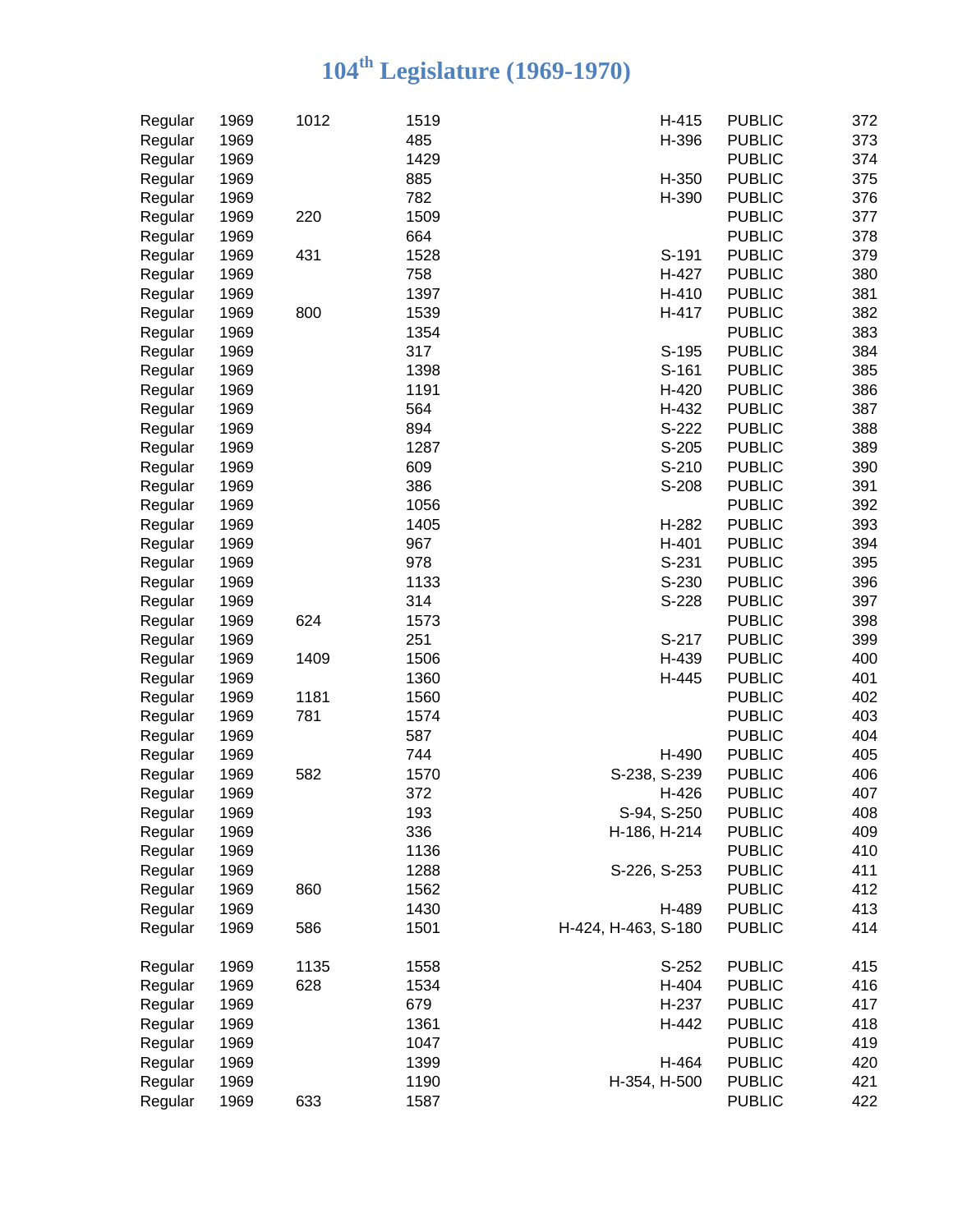| Regular | 1969 | 1038       | 1591 |                            | <b>PUBLIC</b> | 423 |
|---------|------|------------|------|----------------------------|---------------|-----|
| Regular | 1969 |            | 824  | H-431, S-241, S-272        | <b>PUBLIC</b> | 424 |
| Regular | 1969 | 975        | 1543 | H-469, H-507, S-259        | <b>PUBLIC</b> | 425 |
|         | 1969 |            | 1549 | S-279                      | <b>PUBLIC</b> | 426 |
| Regular |      |            | 1589 |                            | <b>PUBLIC</b> | 427 |
| Regular | 1969 |            |      |                            |               |     |
| Regular | 1969 |            | 738  | H-540                      | <b>PUBLIC</b> | 428 |
| Regular | 1969 |            | 258  | H-61, S-283                | <b>PUBLIC</b> | 429 |
| Regular | 1969 |            | 1281 | S-163, H-386, H-509        | <b>PUBLIC</b> | 430 |
| Regular | 1969 |            | 1166 | H-501, S-264               | <b>PUBLIC</b> | 431 |
| Regular | 1969 |            | 1152 |                            | <b>PUBLIC</b> | 432 |
| Regular | 1969 |            | 1484 | H-562                      | <b>PUBLIC</b> | 433 |
| Regular | 1969 |            | 1105 | H-304, H-573               | <b>PUBLIC</b> | 434 |
| Regular | 1969 |            | 569  | H-336, H-572               | <b>PUBLIC</b> | 435 |
| Regular | 1969 |            | 823  | H-571                      | <b>PUBLIC</b> | 436 |
| Regular | 1969 |            | 693  | H-356, S-289               | <b>PUBLIC</b> | 437 |
| Regular | 1969 |            | 1161 | H-409, H-458, S-244        | <b>PUBLIC</b> | 438 |
| Regular | 1969 |            | 1339 | H-327, H-565, S-300, S-301 | <b>PUBLIC</b> | 439 |
|         | 1969 |            | 536  |                            | <b>PUBLIC</b> | 440 |
| Regular |      |            |      | S-137, S-207, S-270, S-312 |               |     |
| Regular | 1969 | 1259, 1563 | 1564 | H-522, S-304               | <b>PUBLIC</b> | 441 |
| Regular | 1969 |            | 1245 | H-558, S-257, S-287        | <b>PUBLIC</b> | 442 |
| Regular | 1969 |            | 742  | H-565                      | <b>PUBLIC</b> | 443 |
| Regular | 1969 | 916        | 1550 | S-220, S-287               | <b>PUBLIC</b> | 444 |
| Regular | 1969 |            | 78   |                            | <b>PUBLIC</b> | 445 |
| Regular | 1969 |            | 246  |                            | <b>PUBLIC</b> | 446 |
| Regular | 1969 | 304        | 886  |                            | <b>PUBLIC</b> | 447 |
| Regular | 1969 |            | 265  | H-38, S19                  | <b>PUBLIC</b> | 448 |
| Regular | 1969 |            | 762  |                            | <b>PUBLIC</b> | 449 |
| Regular | 1969 |            | 561  |                            | <b>PUBLIC</b> | 450 |
| Regular | 1969 | 350        | 1432 |                            | <b>PUBLIC</b> | 451 |
| Regular | 1969 |            | 94   |                            | <b>PUBLIC</b> | 452 |
| Regular | 1969 |            | 1075 | H-161                      | <b>PUBLIC</b> | 453 |
|         | 1969 |            | 447  | H-151, S-78                | <b>PUBLIC</b> | 454 |
| Regular | 1969 | 381        | 1454 |                            | <b>PUBLIC</b> | 455 |
| Regular |      |            |      |                            |               |     |
| Regular | 1969 |            | 711  | $S-82$                     | <b>PUBLIC</b> | 456 |
| Regular | 1969 |            | 925  | H-236                      | <b>PUBLIC</b> | 457 |
| Regular | 1969 |            | 190  |                            | <b>PUBLIC</b> | 458 |
| Regular | 1969 |            | 1043 |                            | <b>PUBLIC</b> | 459 |
| Regular | 1969 |            | 663  | H-254                      | <b>PUBLIC</b> | 460 |
| Regular | 1969 | 1207       | 1479 |                            | <b>PUBLIC</b> | 461 |
| Regular | 1969 |            | 772  |                            | <b>PUBLIC</b> | 462 |
| Regular | 1969 | 488        | 1439 | S-128                      | <b>PUBLIC</b> | 463 |
| Regular | 1969 |            | 493  | H-279                      | <b>PUBLIC</b> | 464 |
| Regular | 1969 |            | 1374 | H-337                      | <b>PUBLIC</b> | 465 |
| Regular | 1969 | 532        | 1515 |                            | <b>PUBLIC</b> | 466 |
| Regular | 1969 |            | 1282 | S-165                      | <b>PUBLIC</b> | 467 |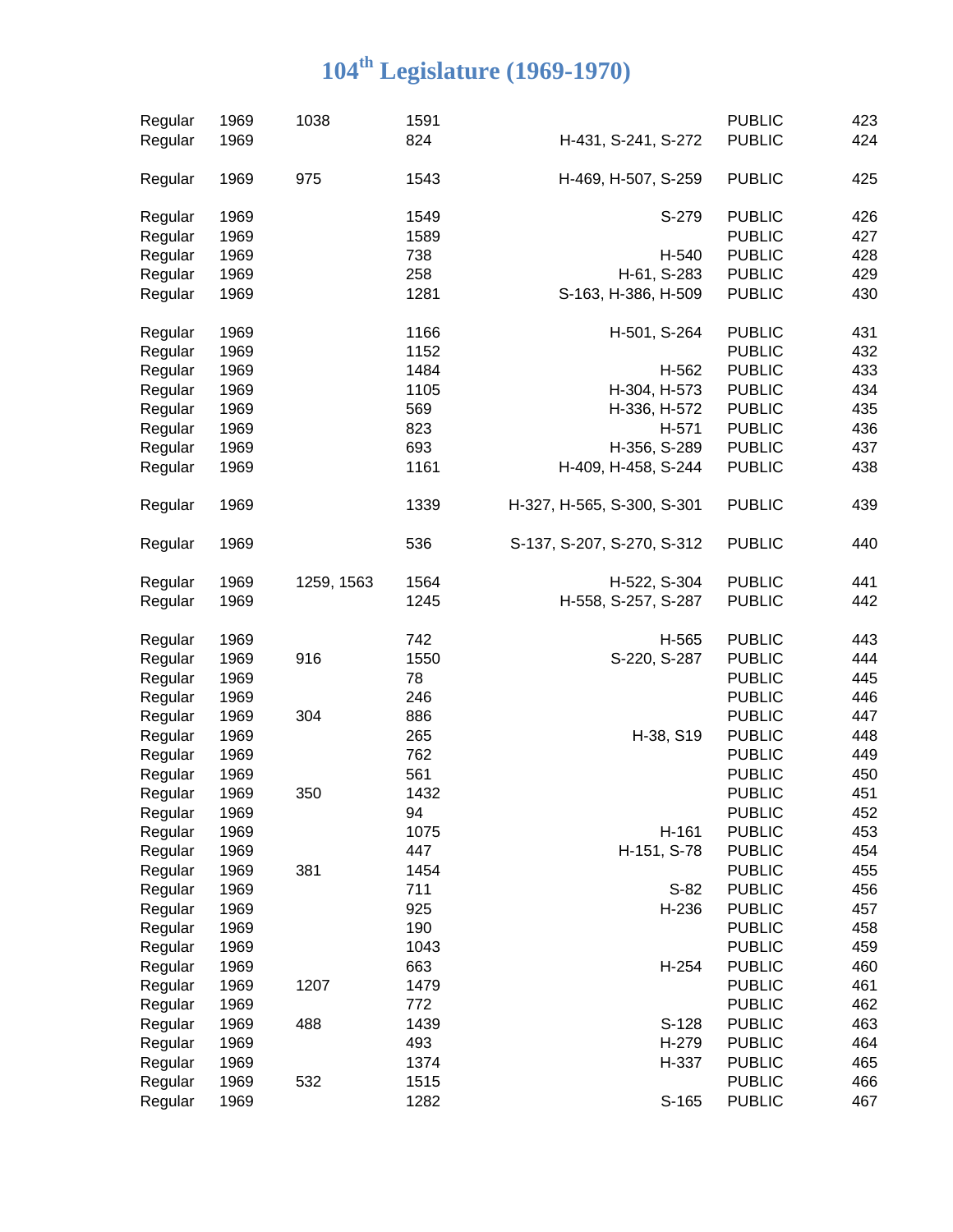| Regular | 1969 |                   | 395  |                                                                     | <b>PUBLIC</b> | 468 |
|---------|------|-------------------|------|---------------------------------------------------------------------|---------------|-----|
| Regular | 1969 | 1180              | 1561 |                                                                     | <b>PUBLIC</b> | 469 |
| Regular | 1969 | 1219              | 1572 |                                                                     | <b>PUBLIC</b> | 470 |
| Regular | 1969 |                   | 326  |                                                                     | <b>PUBLIC</b> | 471 |
| Regular | 1969 | 472               | 1598 | H-538, H-552, H-606, H-607,                                         | <b>PUBLIC</b> | 472 |
|         |      |                   |      | S-319, S-320                                                        |               |     |
| Regular | 1969 | 1291              | 1610 |                                                                     | <b>PUBLIC</b> | 473 |
| Regular | 1969 | 1290              | 1597 | H-584                                                               | <b>PUBLIC</b> | 474 |
| Regular | 1969 |                   | 45   | H-466, S-337                                                        | <b>PUBLIC</b> | 475 |
| Regular | 1969 |                   | 1236 | S-340                                                               | <b>PUBLIC</b> | 476 |
| Regular | 1969 |                   | 461  | H-88, S-352                                                         | <b>PUBLIC</b> | 477 |
| Regular | 1969 | 1571              | 277  | H-612                                                               | <b>PUBLIC</b> | 478 |
| Regular | 1969 |                   | 1415 |                                                                     | <b>PUBLIC</b> | 479 |
| Regular | 1969 |                   | 185  | S-70, S-74                                                          | <b>PUBLIC</b> | 480 |
| Regular | 1969 |                   | 482  | S-77                                                                | <b>PUBLIC</b> | 481 |
| Regular | 1969 | 228               | 1451 |                                                                     | <b>PUBLIC</b> | 482 |
| Regular | 1969 | 1271              | 1463 |                                                                     | <b>PUBLIC</b> | 483 |
| Regular | 1969 | 244               | 1459 | S-102                                                               | <b>PUBLIC</b> | 484 |
| Regular | 1969 | 1186              | 1471 |                                                                     | <b>PUBLIC</b> | 485 |
| Regular | 1969 |                   | 1378 | S-116                                                               | <b>PUBLIC</b> | 486 |
| Regular | 1969 |                   | 384  |                                                                     | <b>PUBLIC</b> | 487 |
| Regular | 1969 |                   | 576  |                                                                     | <b>PUBLIC</b> | 488 |
| Regular | 1969 |                   | 73   |                                                                     | <b>PUBLIC</b> | 489 |
| Regular | 1969 | 31                | 1514 |                                                                     | <b>PUBLIC</b> | 490 |
| Regular | 1969 |                   | 17   |                                                                     | <b>PUBLIC</b> | 491 |
| Regular | 1969 |                   | 33   |                                                                     | <b>PUBLIC</b> | 492 |
| Regular | 1969 |                   | 1079 |                                                                     | <b>PUBLIC</b> | 493 |
| Regular | 1969 | 210               | 1566 |                                                                     | <b>PUBLIC</b> | 494 |
| Regular | 1969 |                   | 390  | S-209                                                               | <b>PUBLIC</b> | 495 |
| Regular | 1969 | 683               | 1586 |                                                                     | <b>PUBLIC</b> | 496 |
| Regular | 1969 |                   | 930  | H-154, S-263                                                        | <b>PUBLIC</b> | 497 |
| Regular | 1969 |                   | 1356 | S-266, S-274                                                        | <b>PUBLIC</b> | 498 |
| Regular | 1969 |                   | 1084 | H-491, H-561                                                        | <b>PUBLIC</b> | 499 |
| Regular | 1969 | 1006              | 1556 | H-436, H-440, H-597, S-249                                          | <b>PUBLIC</b> | 500 |
|         |      |                   |      |                                                                     |               |     |
| Regular | 1969 | 543               | 1526 | S-306, H-603                                                        | <b>PUBLIC</b> | 501 |
| Regular | 1969 |                   | 108  | H-602                                                               | <b>PUBLIC</b> | 502 |
| Regular | 1969 |                   | 1229 |                                                                     | <b>PUBLIC</b> | 503 |
| Regular | 1969 |                   | 1248 | H-593, H-594, S-317, S-332,<br>S-335, S-342, S-343, S-350,<br>S-611 | <b>PUBLIC</b> | 504 |
| Regular | 1969 |                   | 559  |                                                                     | <b>PUBLIC</b> | 505 |
| Regular | 1969 |                   | 854  | $H-95$                                                              | <b>PUBLIC</b> | 506 |
| Regular | 1969 | 1312              | 1577 | H-493, H-587, S-358                                                 | <b>PUBLIC</b> | 507 |
| Regular | 1969 |                   | 448  | H-367, S-144, S-344                                                 | <b>PUBLIC</b> | 508 |
| Regular | 1969 |                   | 1165 | H-207, S-353                                                        | <b>PUBLIC</b> | 509 |
| Special | 1970 | Not<br>researched | 1709 | Not researched                                                      | <b>PUBLIC</b> | 510 |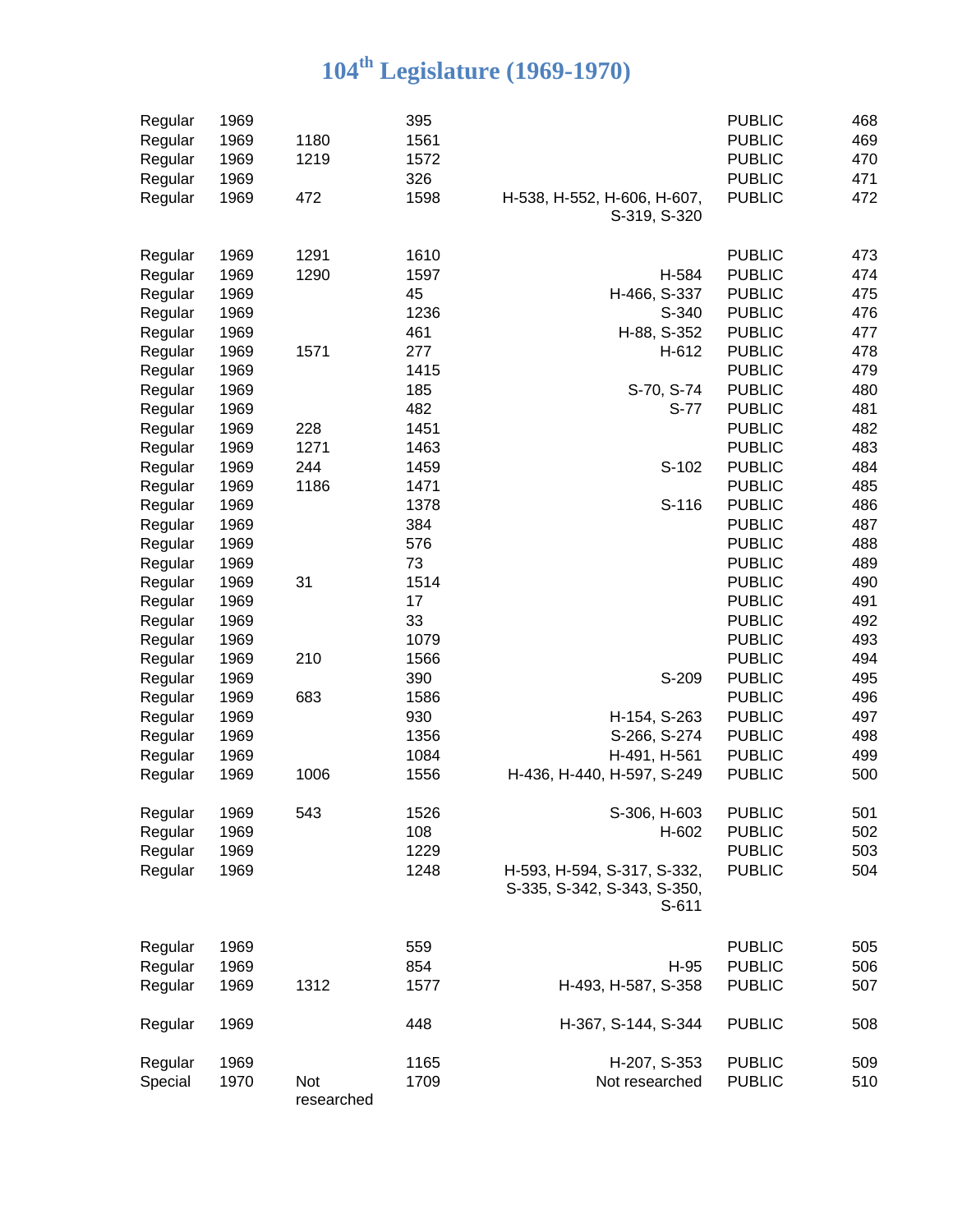| Special | 1970 | Not<br>researched                      | 1655 | Not researched | <b>PUBLIC</b> | 511 |
|---------|------|----------------------------------------|------|----------------|---------------|-----|
| Special | 1970 | Not<br>researched                      | 1681 | Not researched | <b>PUBLIC</b> | 512 |
| Special | 1970 | Not<br>researched                      | 1638 | Not researched | <b>PUBLIC</b> | 513 |
| Special | 1970 | Not<br>researched                      | 1741 | Not researched | <b>PUBLIC</b> | 514 |
| Special | 1970 | Not<br>researched                      | 1667 | Not researched | <b>PUBLIC</b> | 515 |
| Special | 1970 | Not<br>researched                      | 1716 | Not researched | <b>PUBLIC</b> | 516 |
| Special | 1970 | Not<br>researched                      | 1649 | Not researched | <b>PUBLIC</b> | 517 |
| Special | 1970 | Not<br>researched                      | 1633 | Not researched | <b>PUBLIC</b> | 518 |
| Special | 1970 | Not<br>researched                      | 1763 | Not researched | <b>PUBLIC</b> | 519 |
| Special | 1970 | Not<br>researched                      | 1755 | Not researched | <b>PUBLIC</b> | 520 |
| Special | 1970 | Not<br>researched                      | 1795 | Not researched | <b>PUBLIC</b> | 521 |
| Special | 1970 | Not<br>researched                      | 1718 | Not researched | <b>PUBLIC</b> | 522 |
| Special | 1970 | Not<br>researched                      | 1744 | Not researched | <b>PUBLIC</b> | 523 |
| Special | 1970 | Not<br>researched                      | 1757 | Not researched | <b>PUBLIC</b> | 524 |
| Special | 1970 | Not<br>researched                      | 1780 | Not researched | <b>PUBLIC</b> | 525 |
| Special | 1970 | Not<br>researched                      | 1727 | Not researched | <b>PUBLIC</b> | 526 |
| Special | 1970 | Not<br>researched                      | 1644 | Not researched | <b>PUBLIC</b> | 527 |
| Special | 1970 | Not<br>researched                      | 1492 | Not researched | <b>PUBLIC</b> | 528 |
| Special | 1970 | Not                                    | 1618 | Not researched | <b>PUBLIC</b> | 529 |
| Special | 1970 | researched<br><b>Not</b><br>researched | 1796 | Not researched | <b>PUBLIC</b> | 530 |
| Special | 1970 | Not<br>researched                      | 1777 | Not researched | <b>PUBLIC</b> | 531 |
| Special | 1970 | Not<br>researched                      | 1653 | Not researched | <b>PUBLIC</b> | 532 |
| Special | 1970 | Not                                    | 1646 | Not researched | <b>PUBLIC</b> | 533 |
| Special | 1970 | researched<br>Not                      | 1799 | Not researched | <b>PUBLIC</b> | 534 |
| Special | 1970 | researched<br>Not                      | 1631 | Not researched | <b>PUBLIC</b> | 535 |
| Special | 1970 | researched<br>Not                      | 1756 | Not researched | <b>PUBLIC</b> | 536 |
| Special | 1970 | researched<br>Not                      | 1728 | Not researched | <b>PUBLIC</b> | 537 |
| Special | 1970 | researched<br>Not<br>researched        | 1729 | Not researched | <b>PUBLIC</b> | 538 |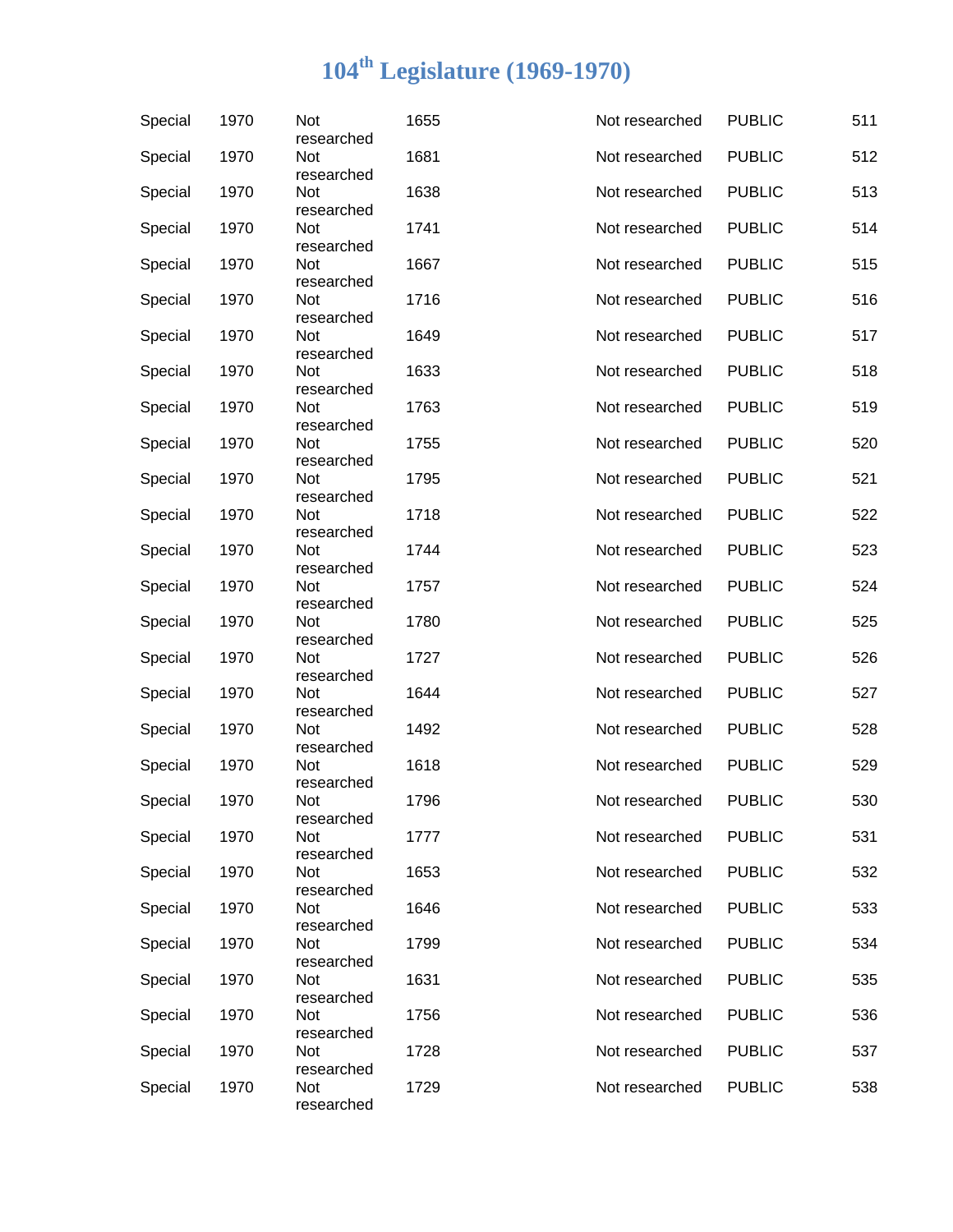| Special | 1970 | Not<br>researched               | 1663 | Not researched | <b>PUBLIC</b> | 539 |
|---------|------|---------------------------------|------|----------------|---------------|-----|
| Special | 1970 | Not<br>researched               | 1715 | Not researched | <b>PUBLIC</b> | 540 |
| Special | 1970 | Not<br>researched               | 1661 | Not researched | <b>PUBLIC</b> | 541 |
| Special | 1970 | <b>Not</b><br>researched        | 1730 | Not researched | <b>PUBLIC</b> | 542 |
| Special | 1970 | Not<br>researched               | 1794 | Not researched | <b>PUBLIC</b> | 543 |
| Special | 1970 | Not<br>researched               | 1685 | Not researched | <b>PUBLIC</b> | 544 |
| Special | 1970 | Not<br>researched               | 1699 | Not researched | <b>PUBLIC</b> | 545 |
| Special | 1970 | Not<br>researched               | 1711 | Not researched | <b>PUBLIC</b> | 546 |
| Special | 1970 | Not<br>researched               | 1621 | Not researched | <b>PUBLIC</b> | 547 |
| Special | 1970 | Not<br>researched               | 1807 | Not researched | <b>PUBLIC</b> | 548 |
| Special | 1970 | Not<br>researched               | 1808 | Not researched | <b>PUBLIC</b> | 549 |
| Special | 1970 | Not<br>researched               | 1697 | Not researched | <b>PUBLIC</b> | 550 |
| Special | 1970 | Not<br>researched               | 1781 | Not researched | <b>PUBLIC</b> | 551 |
| Special | 1970 | Not<br>researched               | 1809 | Not researched | <b>PUBLIC</b> | 552 |
| Special | 1970 | Not<br>researched               | 1817 | Not researched | <b>PUBLIC</b> | 553 |
| Special | 1970 | <b>Not</b><br>researched        | 1625 | Not researched | <b>PUBLIC</b> | 554 |
| Special | 1970 | Not<br>researched               | 1733 | Not researched | <b>PUBLIC</b> | 555 |
| Special | 1970 | Not<br>researched               | 1800 | Not researched | <b>PUBLIC</b> | 556 |
| Special | 1970 | Not<br>researched               | 1815 | Not researched | <b>PUBLIC</b> | 557 |
| Special | 1970 | Not<br>researched               | 1816 | Not researched | <b>PUBLIC</b> | 558 |
| Special | 1970 | Not<br>researched               | 1712 | Not researched | <b>PUBLIC</b> | 559 |
| Special | 1970 | <b>Not</b><br>researched        | 1787 | Not researched | <b>PUBLIC</b> | 560 |
| Special | 1970 | Not<br>researched               | 1822 | Not researched | <b>PUBLIC</b> | 561 |
| Special | 1970 | Not<br>researched               | 1689 | Not researched | <b>PUBLIC</b> | 562 |
| Special | 1970 | Not<br>researched               | 1630 | Not researched | <b>PUBLIC</b> | 563 |
| Special | 1970 | Not                             | 1813 | Not researched | <b>PUBLIC</b> | 564 |
| Special | 1970 | researched<br>Not               | 1710 | Not researched | <b>PUBLIC</b> | 565 |
| Special | 1970 | researched<br>Not<br>researched | 1665 | Not researched | <b>PUBLIC</b> | 566 |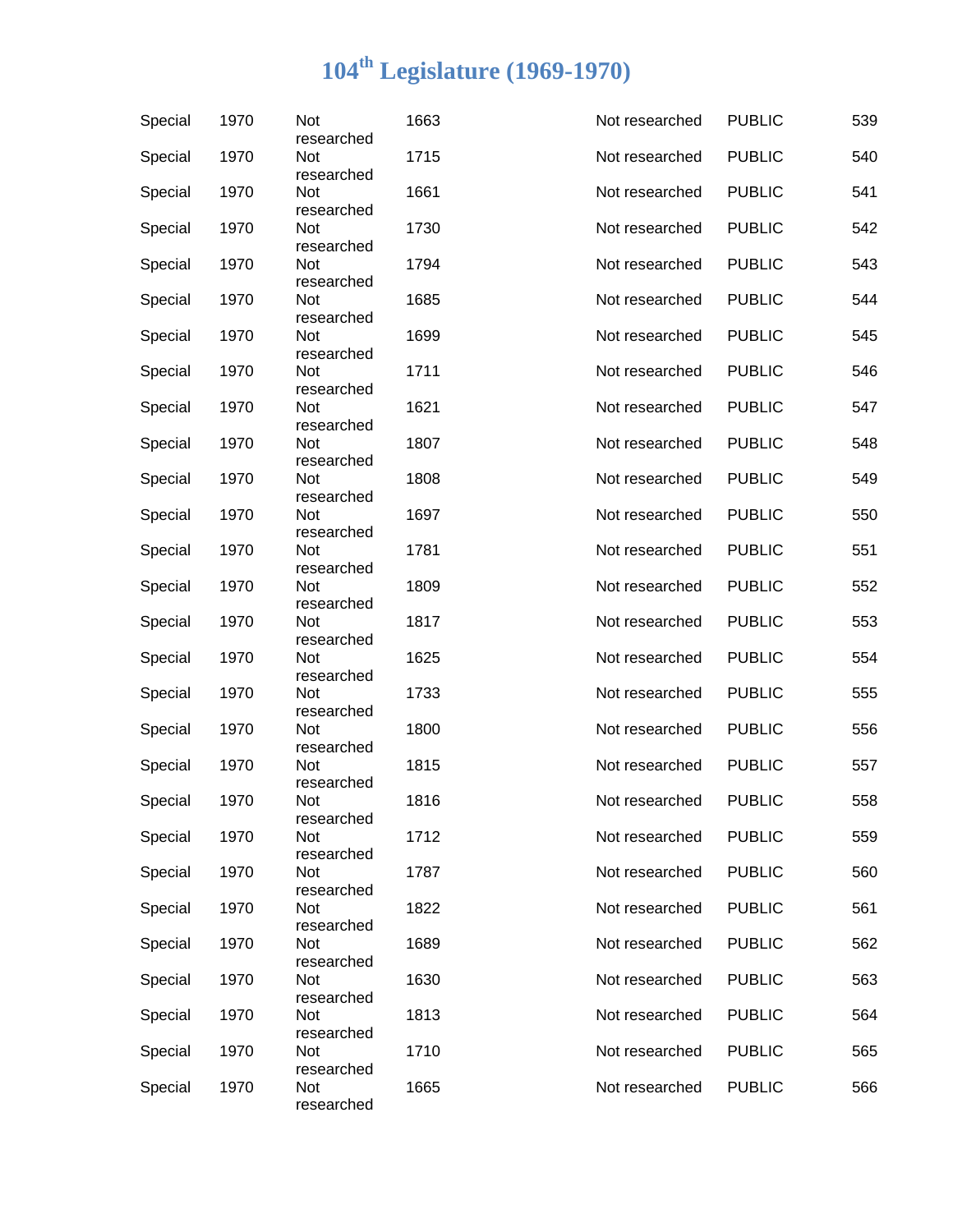| Special | 1970 | Not<br>researched               | 1821 | Not researched | <b>PUBLIC</b>  | 567                      |
|---------|------|---------------------------------|------|----------------|----------------|--------------------------|
| Special | 1970 | Not<br>researched               | 1724 | Not researched | <b>PUBLIC</b>  | 568                      |
| Special | 1970 | Not<br>researched               | 1838 | Not researched | <b>PUBLIC</b>  | 569                      |
| Special | 1970 | Not<br>researched               | 1820 | Not researched | <b>PUBLIC</b>  | 570                      |
| Special | 1970 | Not<br>researched               | 1834 | Not researched | <b>PUBLIC</b>  | 571                      |
| Special | 1970 | Not<br>researched               | 1835 | Not researched | <b>PUBLIC</b>  | 572                      |
| Special | 1970 | Not<br>researched               | 1825 | Not researched | <b>PUBLIC</b>  | 573                      |
| Special | 1970 | Not<br>researched               | 1810 | Not researched | <b>PUBLIC</b>  | 574                      |
| Special | 1970 | Not<br>researched               | 1840 | Not researched | <b>PUBLIC</b>  | 575                      |
| Special | 1970 | Not<br>researched               | 1643 | Not researched | <b>PUBLIC</b>  | 576                      |
| Special | 1970 | Not<br>researched               | 1705 | Not researched | <b>PUBLIC</b>  | 577                      |
| Special | 1970 | Not<br>researched               | 1776 | Not researched | <b>PUBLIC</b>  | 578                      |
| Special | 1970 | Not<br>researched               | 1819 | Not researched | <b>PUBLIC</b>  | 579                      |
| Special | 1970 | Not<br>researched               | 1805 | Not researched | <b>PUBLIC</b>  | 580                      |
| Special | 1970 | Not<br>researched               | 1828 | Not researched | <b>PUBLIC</b>  | 581                      |
| Special | 1970 | Not<br>researched               | 1719 | Not researched | <b>PUBLIC</b>  | 582                      |
| Special | 1970 | Not<br>researched               | 1837 | Not researched | <b>PUBLIC</b>  | 583                      |
| Special | 1970 | Not<br>researched               | 1844 | Not researched | <b>PUBLIC</b>  | 584                      |
| Special | 1970 | Not<br>researched               | 1703 | Not researched | <b>PUBLIC</b>  | 585                      |
| Special | 1970 | Not                             | 1708 | Not researched | <b>PUBLIC</b>  | 586                      |
| Special | 1970 | researched<br>Not<br>researched | 1666 | Not researched | <b>PUBLIC</b>  | 587                      |
| Special | 1970 | Not<br>researched               | 1620 | Not researched | <b>PUBLIC</b>  | 588                      |
| Special | 1970 | Not<br>researched               | 1623 | Not researched | <b>PUBLIC</b>  | 589                      |
| Special | 1970 | Not<br>researched               | 1779 | Not researched | <b>PUBLIC</b>  | 590                      |
| Regular | 1969 |                                 | 34   |                | <b>RESOLVE</b> | 1                        |
|         |      |                                 |      |                |                |                          |
| Regular | 1969 |                                 | 107  |                | <b>RESOLVE</b> | $\boldsymbol{2}$         |
| Regular | 1969 |                                 | 92   |                | S-8 RESOLVE    | 3                        |
| Regular | 1969 |                                 | 245  |                | <b>RESOLVE</b> | $\overline{\mathcal{A}}$ |
| Regular | 1969 |                                 | 428  |                | <b>RESOLVE</b> | 5                        |
| Regular | 1969 |                                 | 319  |                | S-14 RESOLVE   | 6                        |
| Regular | 1969 |                                 | 539  |                | <b>RESOLVE</b> | $\overline{7}$           |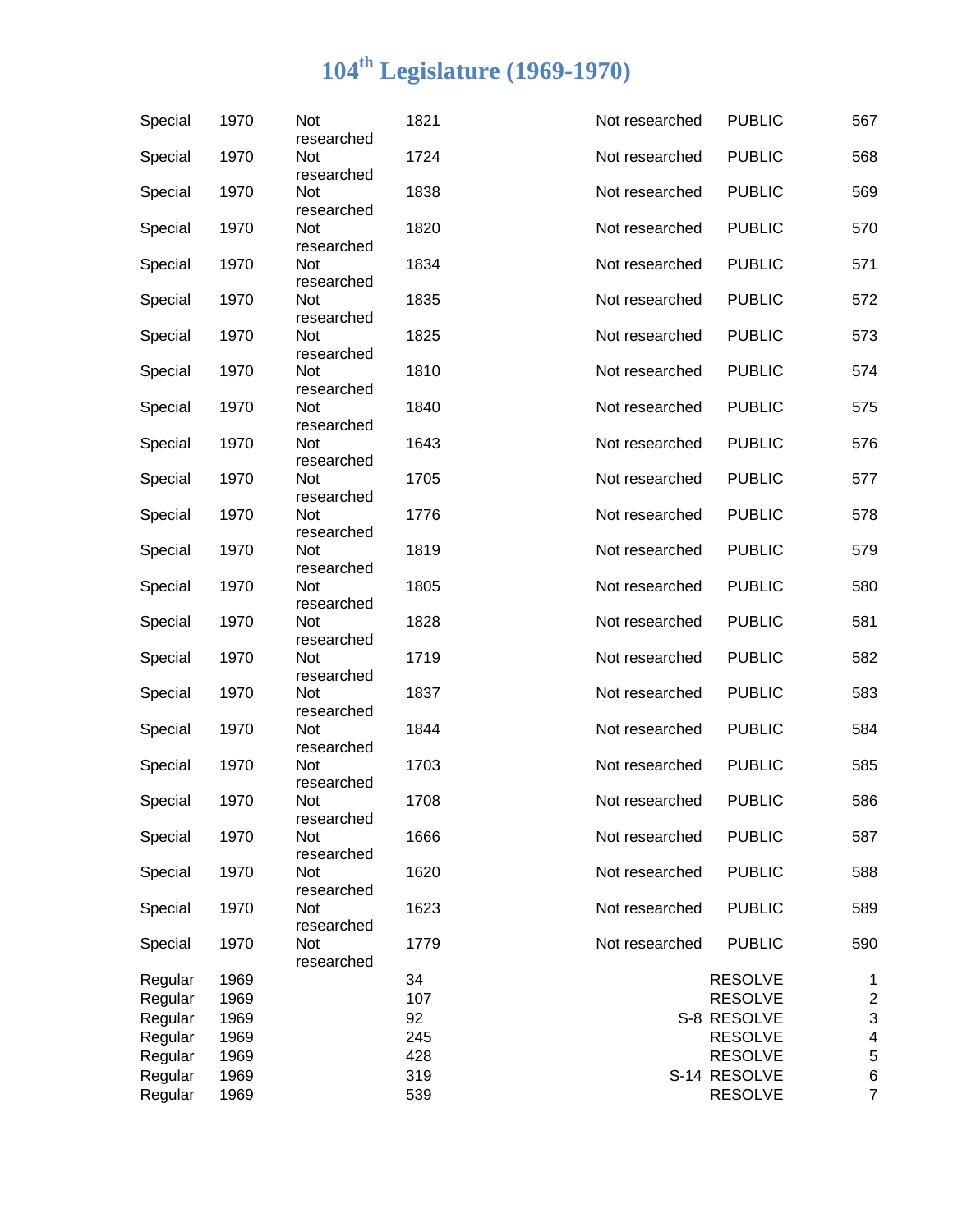| Regular            | 1969 |      | 53   | S-24 RESOLVE<br>8                |
|--------------------|------|------|------|----------------------------------|
| Regular            | 1969 |      | 521  | $\boldsymbol{9}$<br>H-77 RESOLVE |
| Regular            | 1969 |      | 634  | 10<br><b>RESOLVE</b>             |
| Regular            | 1969 |      | 1393 | 11<br><b>RESOLVE</b>             |
| Regular            | 1969 |      | 906  | 12<br><b>RESOLVE</b>             |
| Regular            | 1969 |      | 987  | 13<br>H-140 RESOLVE              |
| Regular            | 1969 |      | 59   | H-132 RESOLVE<br>14              |
| Regular            | 1969 |      | 935  | 15<br>H-133 RESOLVE              |
| Regular            | 1969 |      | 497  | 16<br><b>RESOLVE</b>             |
| Regular            | 1969 | 154  | 731  | 17<br><b>RESOLVE</b>             |
| Regular            | 1969 |      | 1206 | 18<br>H-166 RESOLVE              |
| Regular            | 1969 |      | 232  | 19<br><b>RESOLVE</b>             |
| Regular            | 1969 |      | 1151 | H-175 RESOLVE<br>20              |
| Regular            | 1969 |      | 1250 | 21<br><b>RESOLVE</b>             |
| Regular            | 1969 |      | 1040 | 22<br><b>RESOLVE</b>             |
| Regular            | 1969 |      | 1077 | 23<br><b>RESOLVE</b>             |
| Regular            | 1969 |      | 809  | <b>RESOLVE</b><br>24             |
| Regular            | 1969 |      | 1485 | 25<br><b>RESOLVE</b>             |
| Regular            | 1969 |      | 865  | 26<br><b>RESOLVE</b>             |
| Regular            | 1969 |      | 618  | H-346 RESOLVE<br>27              |
| Regular            | 1969 | 147  | 1537 | S-193 RESOLVE<br>28              |
| Regular            | 1969 |      | 451  | H-416 RESOLVE<br>29              |
| Regular            | 1969 |      | 763  | 30<br>H-428 RESOLVE              |
| Regular            | 1969 |      | 307  | <b>RESOLVE</b><br>31             |
| Regular            | 1969 | 1184 | 1575 | 32<br><b>RESOLVE</b>             |
| Regular            | 1969 |      | 802  | 33<br>H-264 RESOLVE              |
| Regular            | 1969 |      | 1121 | 34<br>H-512 RESOLVE              |
| Regular            | 1969 |      | 158  | 35<br><b>RESOLVE</b>             |
| Regular            | 1969 |      | 58   | 36<br>H-11 RESOLVE               |
| Regular            | 1969 |      | 236  | 37<br><b>RESOLVE</b>             |
| Regular            | 1969 |      | 87   | 38<br><b>RESOLVE</b>             |
| Regular            | 1969 |      | 129  | 39<br><b>RESOLVE</b>             |
| Regular            | 1969 |      | 776  | 40<br><b>RESOLVE</b>             |
|                    | 1969 |      | 876  | H-98 RESOLVE<br>41               |
| Regular<br>Regular | 1969 |      | 719  | 42<br>H-97, H-100 RESOLVE        |
| Regular            | 1969 |      | 3    | 43<br><b>RESOLVE</b>             |
| Regular            | 1969 |      | 597  | <b>RESOLVE</b><br>44             |
| Regular            | 1969 |      | 1014 | <b>RESOLVE</b><br>45             |
| Regular            | 1969 |      | 201  | 46<br><b>RESOLVE</b>             |
| Regular            | 1969 |      | 261  | 47<br><b>RESOLVE</b>             |
|                    | 1969 |      | 262  | H-136 RESOLVE<br>48              |
| Regular            | 1969 |      | 96   | 49<br>H-135 RESOLVE              |
| Regular            |      |      | 547  | <b>RESOLVE</b>                   |
| Regular            | 1969 |      |      | 50                               |
| Regular            | 1969 |      | 593  | 51<br>H-168 RESOLVE              |
| Regular            | 1969 |      | 159  | 52<br>H-174 RESOLVE              |
| Regular            | 1969 |      | 1042 | H-173 RESOLVE<br>53              |
| Regular            | 1969 |      | 723  | 54<br>H-218 RESOLVE              |
| Regular            | 1969 | 1261 | 1470 | 55<br><b>RESOLVE</b>             |
| Regular            | 1969 |      | 1400 | 56<br>H-293 RESOLVE              |
| Regular            | 1969 |      | 1401 | <b>RESOLVE</b><br>57             |
| Regular            | 1969 |      | 1095 | <b>RESOLVE</b><br>58             |
| Regular            | 1969 |      | 777  | 59<br>H-353 RESOLVE              |